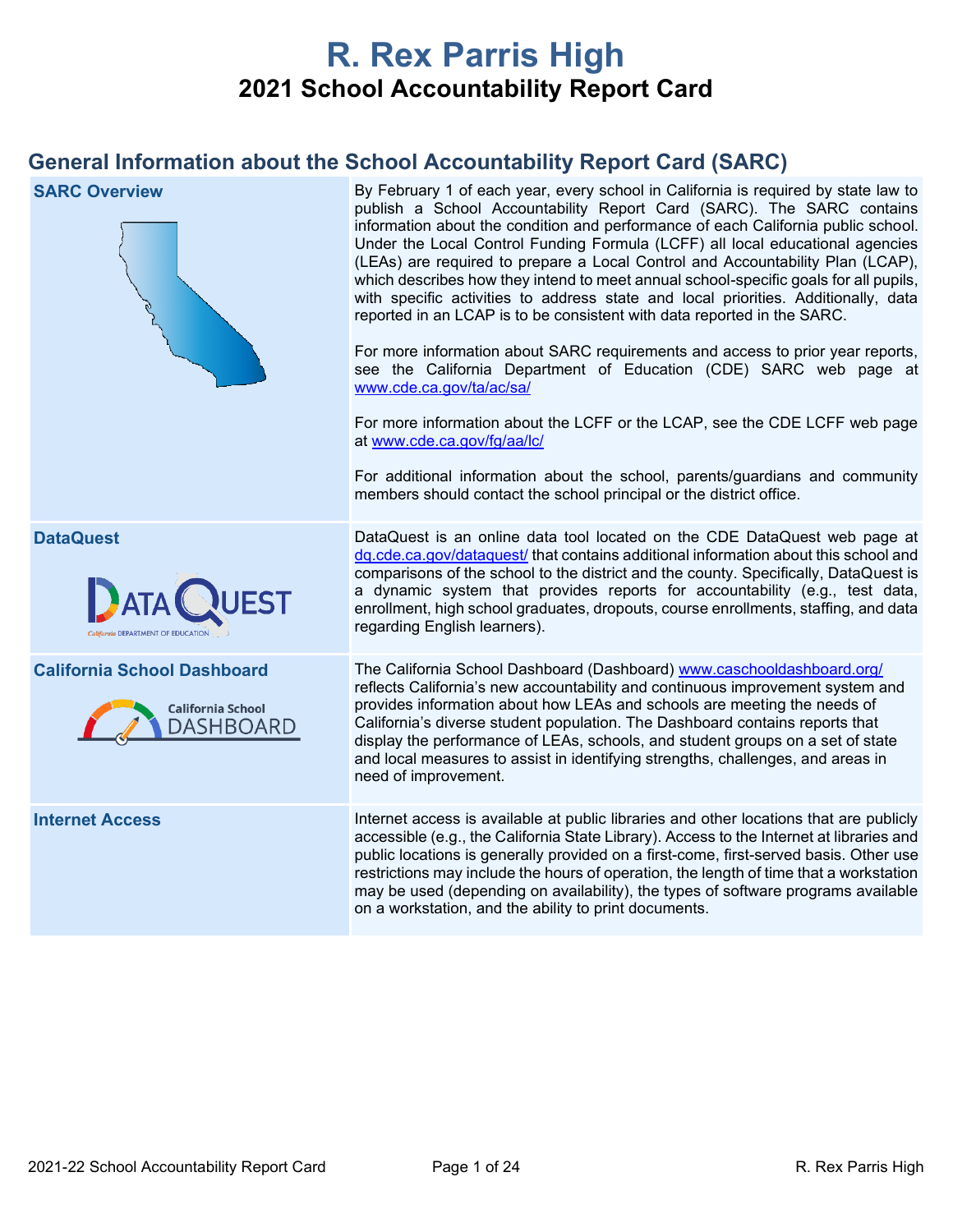## **2021-22 School Contact Information**

| <b>School Name</b>                       | R. Rex Parris High           |  |  |  |
|------------------------------------------|------------------------------|--|--|--|
| <b>Street</b>                            | 38801 Clock Tower Plaza Dr.  |  |  |  |
| City, State, Zip                         | Palmdale, CA, 93550          |  |  |  |
| <b>Phone Number</b>                      | $(661)$ 274-1230             |  |  |  |
| <b>Principal</b>                         | Laura Tweedy-Ferguson        |  |  |  |
| <b>Email Address</b>                     | ltweedy-ferguson@avhsd.org   |  |  |  |
| <b>School Website</b>                    | https://www.rrexparrishs.org |  |  |  |
| <b>County-District-School (CDS) Code</b> | 19 64246 1996644             |  |  |  |

| <b>2021-22 District Contact Information</b> |                                            |  |  |  |
|---------------------------------------------|--------------------------------------------|--|--|--|
| <b>District Name</b>                        | Antelope Valley Union High School District |  |  |  |
| <b>Phone Number</b>                         | 661-948-7655                               |  |  |  |
| Superintendent                              | <b>Greg Nehen</b>                          |  |  |  |
| <b>Email Address</b>                        | gnehen@avhsd.org                           |  |  |  |
| <b>District Website Address</b>             | www.avdistrict.org                         |  |  |  |

#### **2021-22 School Overview**

R. Rex Parris High School was established as a continuation high school for students within the Antelope Valley Union High School District beginning with the 2001-2002 school year. It received its California Department of Education identification number 19-64246-1996644 in July 2002. At that time, R. Rex Parris High School was located next to the Littlerock High School campus. It now has its own state-of-the-art campus located on the corner of Avenue Q and Clock Tower Plaza Drive. This location is within a few hundred yards of the new Palmdale Transportation Center, which the majority of R. Rex Parris High School students use to take the bus to and from school.

The primary mission of R. Rex Parris High School is to serve students who are significantly behind in meeting their high school graduation requirements. Additionally, the school serves students who have consistently violated school discipline rules, substance abuse infractions, and severe attendance issues at its comprehensive site feeder schools of Palmdale High School, William J. Pete Knight High School, Highland High School, and Littlerock High School. R. Rex Parris High School also serves many students who are transferring into the district from outside agencies and are significantly behind in credit, or who are transferring in too late in the academic semester to be properly served on a comprehensive site. Historically R. Rex Parris High School has served approximately 1000 students per academic year, with 400 – 500 attending at any one time.

A morning and an afternoon session are run daily with approximately 200 to 350 students per session, comprised of both regular education and special education students (Special Day Class and Resource Specialist students). Each of the sessions provide students with a four period schedule. Students are able to progress at a more accelerated pace due to the school's variable credit environment. The instructional curriculum incorporates a syllabus format developed by the teaching faculty in specific instructional areas to ensure that students receive a standards-based curriculum that works in concert with those standards adopted by the California Department of Education. We are also currently collaborating and integrating the Common Core State Standards.

R. Rex Parris High School affords students a unique opportunity to succeed in life by providing a learning environment that nurtures and sustains the individual student in their educational experience.

Our educational community combines a variable credit standards based academic curriculum with a philosophical commitment that each and every student can and will receive a high school education second to none. By combining an accelerated variable credit system, individual instruction, technology, a Common Core State Standards-based curriculum, and a Positive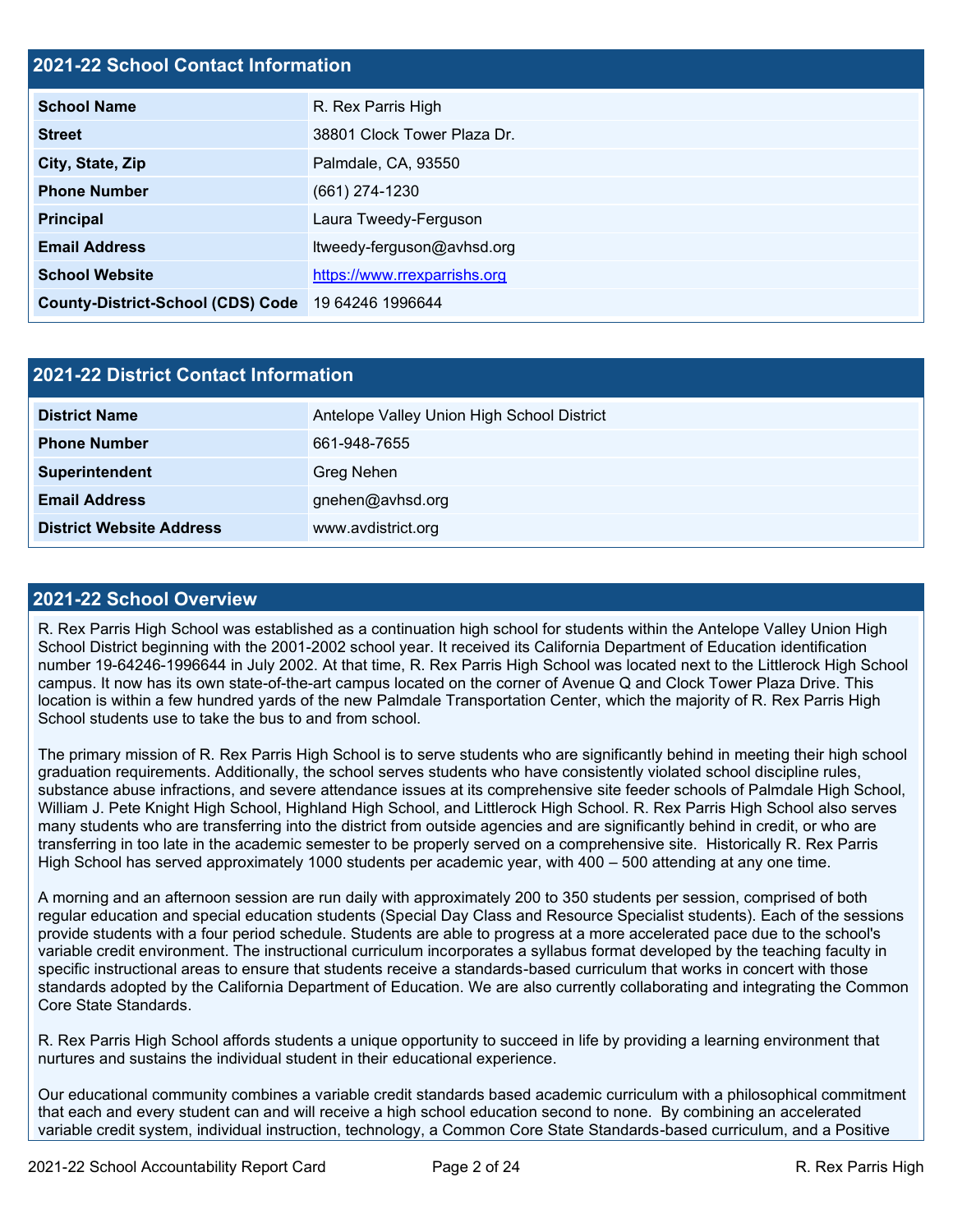### **2021-22 School Overview**

Behavior Intervention and Support program, the faculty and staff are dedicated to promoting student success, not only in academics, but also in their personal and social lives.

The precepts of this commitment, our goal, is sustained by educational professionals, support staff, parents/guardians and the community at large dedicated to sharing with our students the tools, insights and support necessary to achieve a quality education.

The accomplishment of our goal will be perpetuated in our graduates with a genuine respect and appreciation for the education they have attained and willingness to assist others who must complete that same educational journey in pursuit of their fulfillment as human beings while contributing to the communities of which they are members.

## **About this School**

| 2020-21 Student Enrollment by Grade Level |                           |  |  |  |
|-------------------------------------------|---------------------------|--|--|--|
| <b>Grade Level</b>                        | <b>Number of Students</b> |  |  |  |
| Grade 10                                  |                           |  |  |  |
| Grade 11                                  | 149                       |  |  |  |
| Grade 12                                  | 415                       |  |  |  |
| <b>Total Enrollment</b>                   | 565                       |  |  |  |

## **2020-21 Student Enrollment by Student Group**

| <b>Student Group</b>                   | <b>Percent of Total Enrollment</b> |
|----------------------------------------|------------------------------------|
| <b>Asian</b>                           | 0.2                                |
| <b>Black or African American</b>       | 12.6                               |
| <b>Filipino</b>                        | 1.1                                |
| <b>Hispanic or Latino</b>              | 78.8                               |
| <b>Two or More Races</b>               | 2.8                                |
| <b>White</b>                           | 4.4                                |
| <b>English Learners</b>                | 12.4                               |
| <b>Foster Youth</b>                    | 2.3                                |
| <b>Homeless</b>                        | 1.2                                |
| <b>Socioeconomically Disadvantaged</b> | 78.1                               |
| <b>Students with Disabilities</b>      | 4.2                                |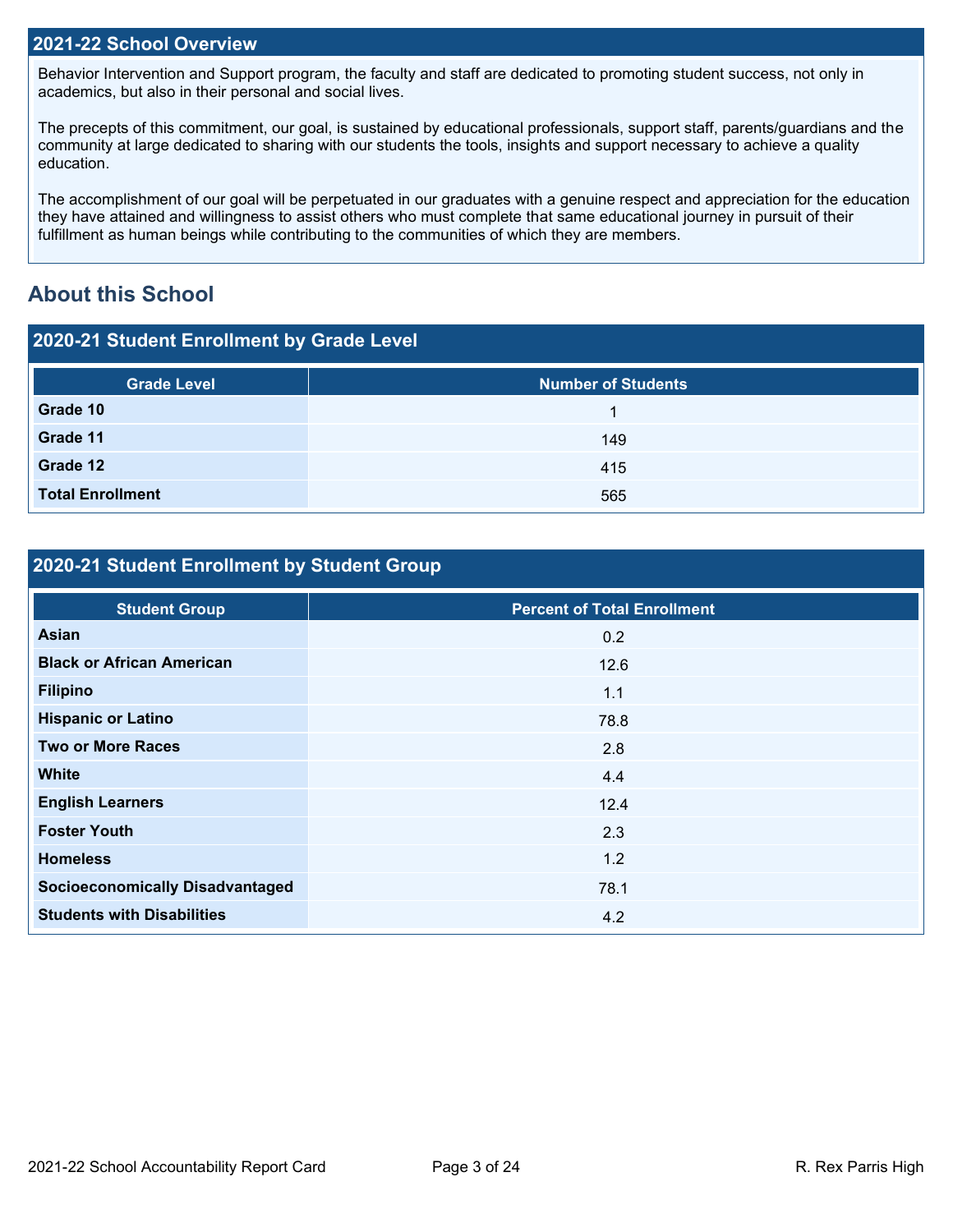## **A. Conditions of Learning State Priority: Basic**

The SARC provides the following information relevant to the State priority: Basic (Priority 1):

- Degree to which teachers are appropriately assigned and fully credentialed in the subject area and for the pupils they are teaching;
	- Pupils have access to standards-aligned instructional materials; and
- School facilities are maintained in good repair

Note: For more information refer to the Updated Teacher Equity Definitions web page at<https://www.cde.ca.gov/pd/ee/teacherequitydefinitions.asp>

### **2019-20 Teacher Preparation and Placement**

| <b>Authorization/Assignment</b>                                                                 | 2019-20 |
|-------------------------------------------------------------------------------------------------|---------|
| Fully (Preliminary or Clear) Credentialed for Subject and Student Placement (properly assigned) |         |
| <b>Intern Credential Holders Properly Assigned</b>                                              |         |
| Teachers Without Credentials and Misassignments ("ineffective" under ESSA)                      |         |
| Credentialed Teachers Assigned Out-of-Field ("out-of-field" under ESSA)                         |         |
| <b>Unknown</b>                                                                                  |         |
| <b>Total Teaching Positions</b>                                                                 |         |
|                                                                                                 |         |

Note: The data in this table is based on Full Time Equivalent (FTE) status. One FTE equals one staff member working full time; one FTE could also represent two staff members who each work 50 percent of full time. Additionally, an assignment is defined as a position that an educator is assigned to based on setting, subject, and grade level. An authorization is defined as the services that an educator is authorized to provide to students.

## **2019-20 Teachers Without Credentials and Misassignments (considered "ineffective" under ESSA)**

| <b>Authorization/Assignment</b>                              | 2019-20 |  |
|--------------------------------------------------------------|---------|--|
| <b>Permits and Waivers</b>                                   |         |  |
| <b>Misassignments</b>                                        |         |  |
| <b>Vacant Positions</b>                                      |         |  |
| <b>Total Teachers Without Credentials and Misassignments</b> |         |  |

## **2019-20 Credentialed Teachers Assigned Out-of-Field (considered "out-of-field" under ESSA)**

| <b>Indicator</b>                                              | 2019-20 |
|---------------------------------------------------------------|---------|
| <b>Credentialed Teachers Authorized on a Permit or Waiver</b> |         |
| <b>Local Assignment Options</b>                               |         |
| <b>Total Out-of-Field Teachers</b>                            |         |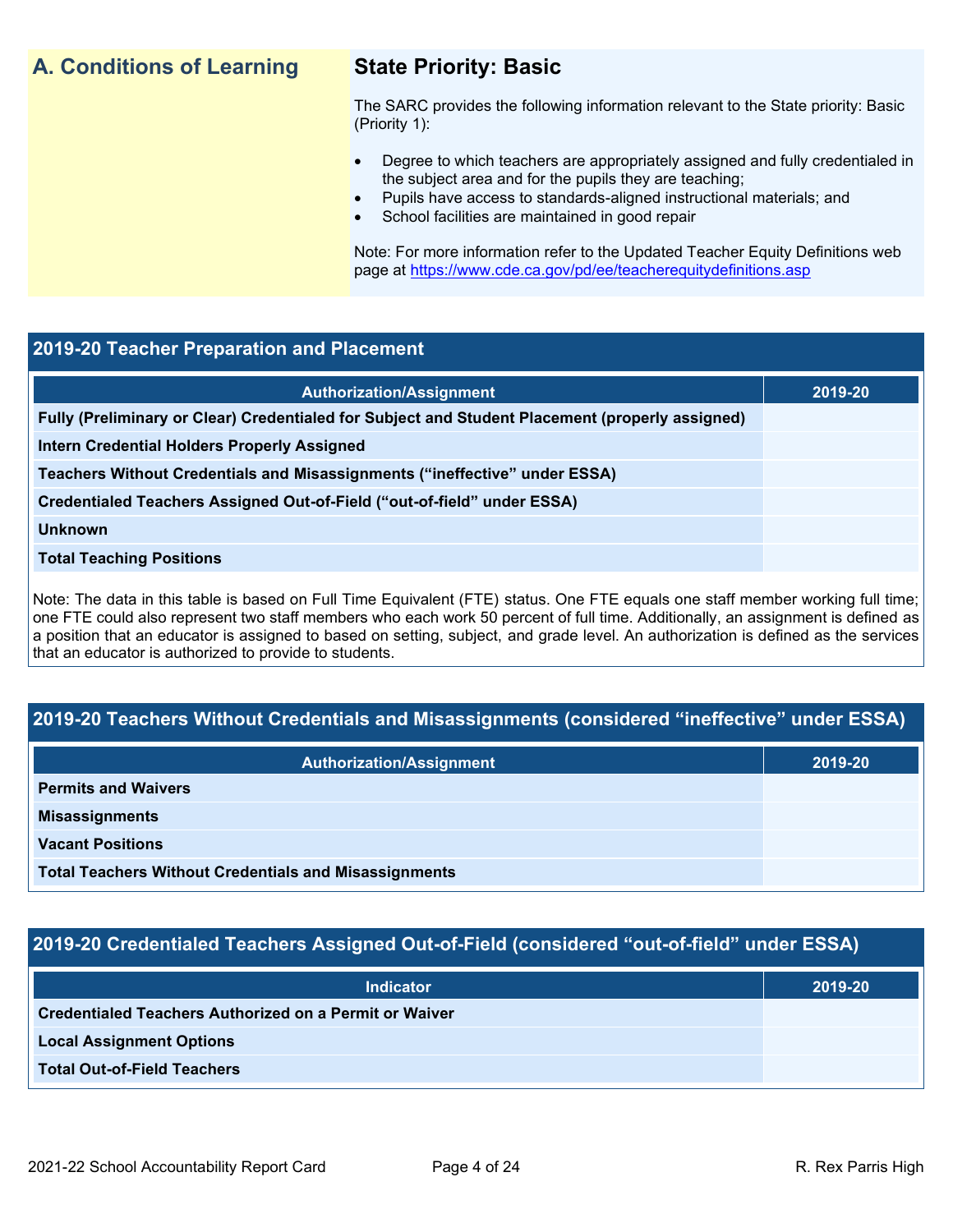## **2019-20 Class Assignments**

| Indicator                                                                                                                                           | 2019-20 |
|-----------------------------------------------------------------------------------------------------------------------------------------------------|---------|
| <b>Misassignments for English Learners</b><br>(a percentage of all the classes with English learners taught by teachers that are misassigned)       |         |
| No credential, permit or authorization to teach<br>(a percentage of all the classes taught by teachers with no record of an authorization to teach) |         |

## **2021-22 Quality, Currency, Availability of Textbooks and Other Instructional Materials**

**Year and month in which the data were collected** December 2021

| <b>Subject</b>                | Textbooks and Other Instructional Materials/year of<br><b>Adoption</b>                                                                                                                                                                                                                                                                                                                                                                                                                                                                                                                                                                                                                         | <b>From</b><br>Most<br><b>Recent</b><br><b>Adoption</b> | <b>Percent</b><br><b>Students</b><br><b>Lacking Own</b><br><b>Assigned</b><br>Copy |  |
|-------------------------------|------------------------------------------------------------------------------------------------------------------------------------------------------------------------------------------------------------------------------------------------------------------------------------------------------------------------------------------------------------------------------------------------------------------------------------------------------------------------------------------------------------------------------------------------------------------------------------------------------------------------------------------------------------------------------------------------|---------------------------------------------------------|------------------------------------------------------------------------------------|--|
| <b>Reading/Language Arts</b>  | SpringBoard California English Language Arts Grade 9<br>Student Edition/2017<br>SpringBoard California English Language Arts Grade 10<br>Student Edition/2017<br>SpringBoard California English Language Arts Grade 11<br>Student Edition/2017<br>SpringBoard California English Language Arts Grade 12<br>Student Edition/2017<br>SpringBoard California English Language Development<br>Grade 9 Student Edition/2017<br>SpringBoard California English Language Development<br>Grade 10 Student Edition/2017<br>SpringBoard California English Language Development<br>Grade 11 Student Edition/2017<br>SpringBoard California English Language Development<br>Grade 12 Student Edition/2017 | Yes                                                     | 0%                                                                                 |  |
| <b>Mathematics</b>            | Houghton Mifflin Harcourt Big Ideas Algebra/2016<br>Houghton Mifflin Harcourt Big Ideas Geometry/2016<br>Houghton Mifflin Harcourt Big Ideas Algebra 2/2016<br>Algebra & Trigonometry: Structure and Method-Book 2/ 2002<br>Trigonometry<br>Calculus: A New Horizon / 2008                                                                                                                                                                                                                                                                                                                                                                                                                     | Yes                                                     | 0%                                                                                 |  |
| <b>Science</b>                | World of Chemistry / 2002<br>Earth Science: Geology, the Environment, and the Universe /<br>2003<br>Biology / 2002<br>Physics: Principles and Problems / 2002                                                                                                                                                                                                                                                                                                                                                                                                                                                                                                                                  | Yes                                                     | 0%                                                                                 |  |
| <b>History-Social Science</b> | Economics: Principles of Economics & Principles of American<br>Democracy/2019<br>Civics: Principles of American Democracy/2019<br>World History: Democracy/World History, Culture, &<br>Geography: The Modern World/2019<br>US History: United States History & Geography: Continuity &<br>Change/2019                                                                                                                                                                                                                                                                                                                                                                                         | <b>Yes</b>                                              | 0%                                                                                 |  |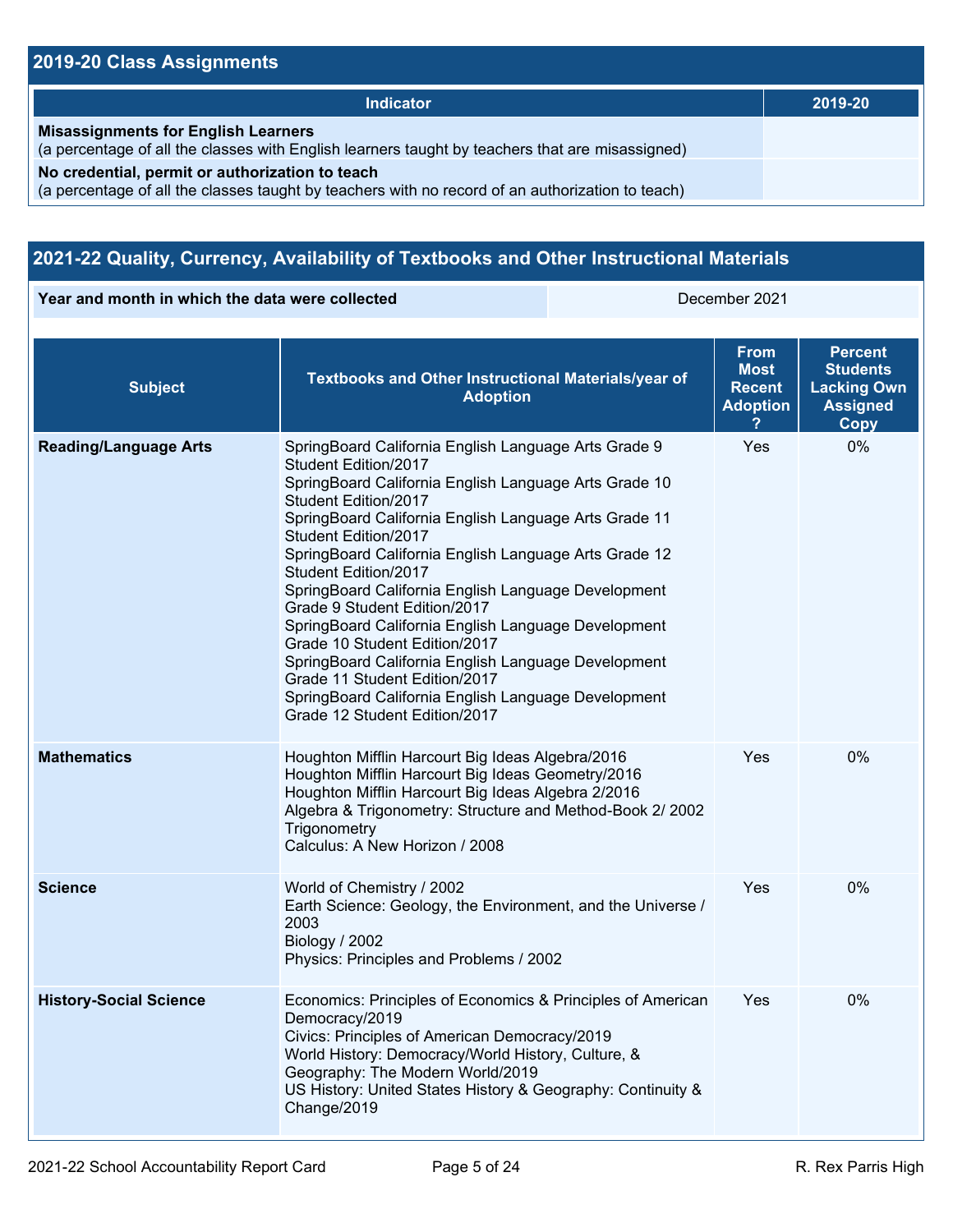| <b>Foreign Language</b>                                    | French/ EntreCultures Levels 1, 2, and 3 / 2020<br>Spanish / ¡Avancemos! 1 / 2008<br>Spanish / ¡Avancemos! 2 / 2008<br>Spanish / ¡Avancemos! 3 / 2008                                                            | Yes | $0\%$ |
|------------------------------------------------------------|------------------------------------------------------------------------------------------------------------------------------------------------------------------------------------------------------------------|-----|-------|
| <b>Health</b>                                              | Glencoe Health: A Guide to Wellness / 2001                                                                                                                                                                       | Yes | $0\%$ |
| <b>Visual and Performing Arts</b>                          | Instrumental: Essential Elements / 2000<br>Music First / 2000<br>Exploring Photography / 2000<br>The Photographic Eye / 2000<br>Theatre: Art in Action / 2000<br>Music / 2000<br>Symphonic Band Technique / 2000 | Yes | $0\%$ |
| <b>Science Laboratory Equipment</b><br>$($ grades 9-12 $)$ | All labs are fully equipped with the appropriate materials                                                                                                                                                       | Yes | $0\%$ |

## **School Facility Conditions and Planned Improvements**

R. Rex Parris High School uses a new, state-of-the-art campus that was opened for student use in the second semester of the 2005-2006 school year. The site contains a library with 24 Desk top computers, 150 Lap top computers, and 230 Chromebooks for student use and over 12,338 in collection for student checkout. 200 designated student devices/computers within the classroom setting. The quad area has two full-sized basketball courts, a volleyball court, a handball court, and a large grassed area that may be used for softball, football, soccer, and other sports that require a large playing field. There is also a covered outdoor eating area that may be used in addition to the cafeteria area within the school's multi-purpose room. Each classroom has at least ten computers, with fifteen computers in the reading classes. A dedicated custodian cleans the facilities during the day and evening, a groundskeeper that is shared with Palmdale High School maintains the grounds once per week, and maintenance is handled through a work order process via the district office.

| Year and month of the most recent FIT report | 11/9/2021 |
|----------------------------------------------|-----------|
|                                              |           |

| <b>System Inspected</b>                                             | Rate<br>Good | Rate<br>Fair | Rate<br>Poor | <b>Repair Needed and Action Taken or Planned</b>                                                                                                                                                        |
|---------------------------------------------------------------------|--------------|--------------|--------------|---------------------------------------------------------------------------------------------------------------------------------------------------------------------------------------------------------|
| <b>Systems:</b><br>Gas Leaks, Mechanical/HVAC, Sewer                | X            |              |              |                                                                                                                                                                                                         |
| Interior:<br><b>Interior Surfaces</b>                               |              | $\mathsf{X}$ |              | 103: dirty vent, wall covering over 25%<br>204: carpet seam ripping, dirty vent<br>Admin Offices: stained carpet(old), ceiling tiles<br>Library: 1 ceiling tile, dirty vent<br>Repairs to be rectified. |
| <b>Cleanliness:</b><br>Overall Cleanliness, Pest/Vermin Infestation | X            |              |              | 101: cabinet top clutter, room clutter, dirty vent<br>Repairs to be rectified.                                                                                                                          |
| <b>Electrical</b>                                                   |              | $\mathsf{x}$ |              | 201: 1bulb out, over 20% wall covered<br>203: light out, dirty vent<br>Custodial closet: light cover<br>Kitchen: light cover<br>Repairs to be rectified.                                                |
| <b>Restrooms/Fountains:</b><br>Restrooms, Sinks/ Fountains          | X            |              |              |                                                                                                                                                                                                         |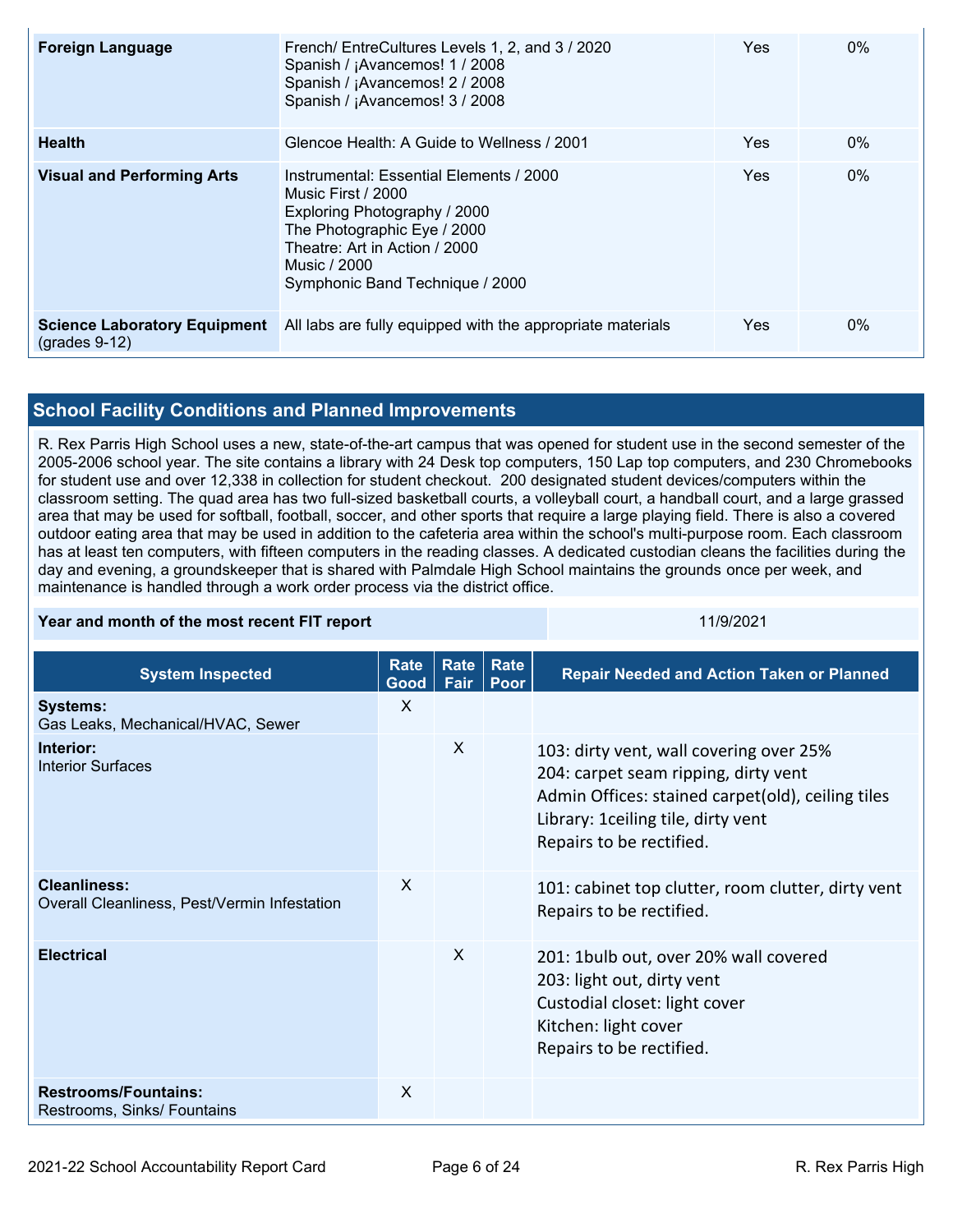| <b>School Facility Conditions and Planned Improvements</b>             |   |  |                                                                                                              |  |  |  |  |  |
|------------------------------------------------------------------------|---|--|--------------------------------------------------------------------------------------------------------------|--|--|--|--|--|
| Safety:<br>Fire Safety, Hazardous Materials                            | X |  | 103: dirty vent, wall covering over 25%<br>201: 1bulb out, over 20% wall covered<br>Repairs to be rectified. |  |  |  |  |  |
| Structural:<br><b>Structural Damage, Roofs</b>                         | X |  |                                                                                                              |  |  |  |  |  |
| External:<br>Playground/School Grounds, Windows/<br>Doors/Gates/Fences | X |  |                                                                                                              |  |  |  |  |  |

| <b>Overall Facility Rate</b> |      |      |      |
|------------------------------|------|------|------|
| <b>Exemplary</b>             | Good | Fair | Poor |
|                              |      |      |      |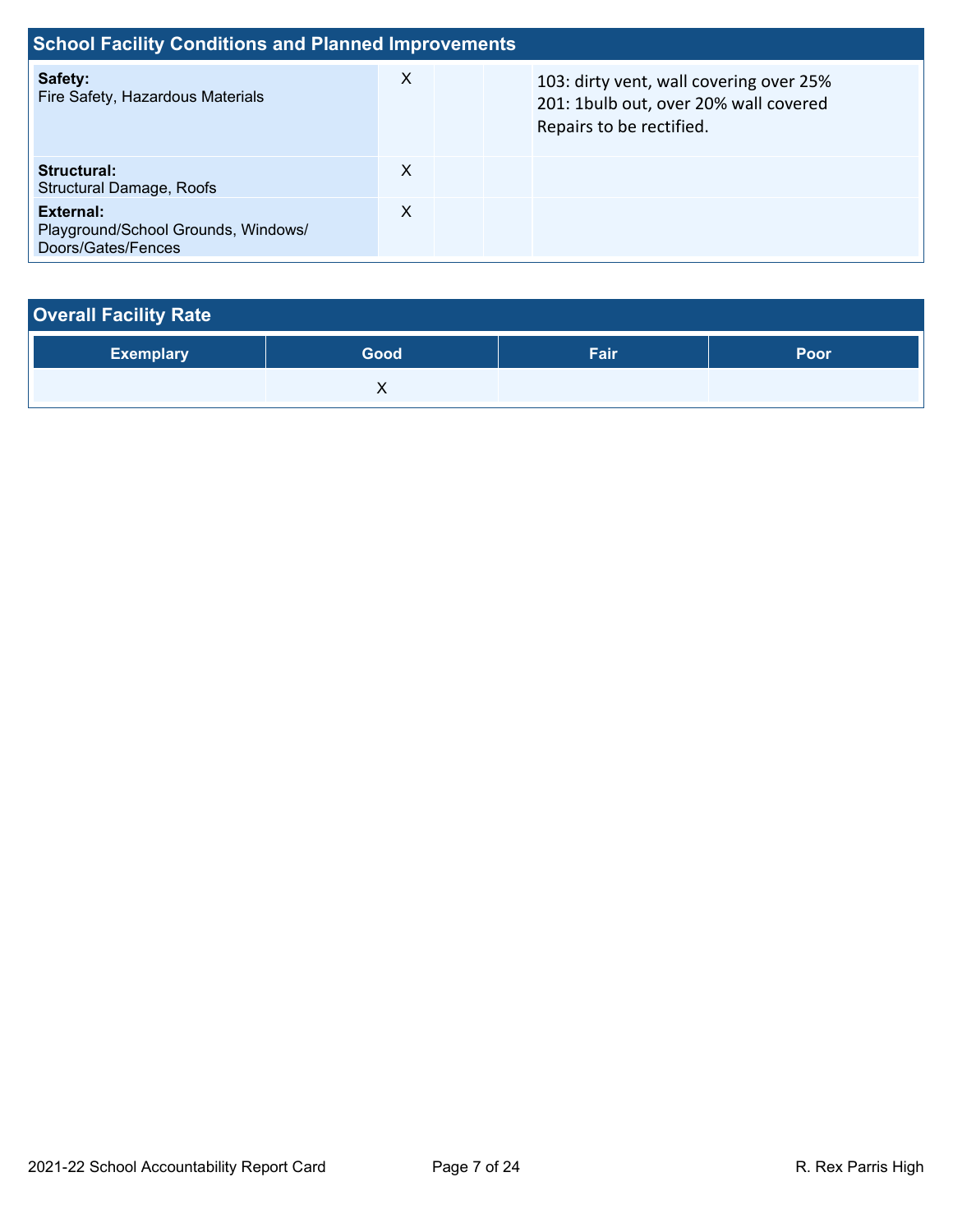## **B. Pupil Outcomes State Priority: Pupil Achievement**

The SARC provides the following information relevant to the State priority: Pupil Achievement (Priority 4):

#### **Statewide Assessments**

(i.e., California Assessment of Student Performance and Progress [CAASPP] System includes the Smarter Balanced Summative Assessments for students in the general education population and the California Alternate Assessments [CAAs] for English language arts/literacy [ELA] and mathematics given in grades three through eight and grade eleven. Only eligible students may participate in the administration of the CAAs. CAAs items are aligned with alternate achievement standards, which are linked with the Common Core State Standards [CCSS] for students with the most significant cognitive disabilities).

The CAASPP System encompasses the following assessments and student participation requirements:

- 1. **Smarter Balanced Summative Assessments and CAAs for ELA** in grades three through eight and grade eleven.
- 2. **Smarter Balanced Summative Assessments and CAAs for mathematics** in grades three through eight and grade eleven.
- 3. **California Science Test (CAST) and CAAs for Science** in grades five, eight, and once in high school (i.e., grade ten, eleven, or twelve).

#### **SARC Reporting in the 2020-2021 School Year Only**

Where the most viable option, LEAs were required to administer the statewide summative assessment in ELA and mathematics. Where a statewide summative assessment was not the most viable option for the LEA (or for one or more gradelevel[s] within the LEA) due to the pandemic, LEAs were allowed to report results from a different assessment that met the criteria established by the State Board of Education (SBE) on March 16, 2021. The assessments were required to be:

- Aligned with CA CCSS for ELA and mathematics;
- Available to students in grades 3 through 8, and grade 11; and
- Uniformly administered across a grade, grade span, school, or district to all eligible students.

#### **Options**

Note that the CAAs could only be administered in-person following health and safety requirements. If it was not viable for the LEA to administer the CAAs in person with health and safety guidelines in place, the LEA was directed to not administer the tests. There were no other assessment options available for the CAAs. Schools administered the Smarter Balanced Summative Assessments for ELA and mathematics, other assessments that meet the SBE criteria, or a combination of both, and they could only choose one of the following:

- Smarter Balanced ELA and mathematics summative assessments;
- Other assessments meeting the SBE criteria; or
- Combination of Smarter Balanced ELA and mathematics summative assessments and other assessments.

The percentage of students who have successfully completed courses that satisfy the requirements for entrance to the University of California and the California State University, or career technical education sequences or programs of study.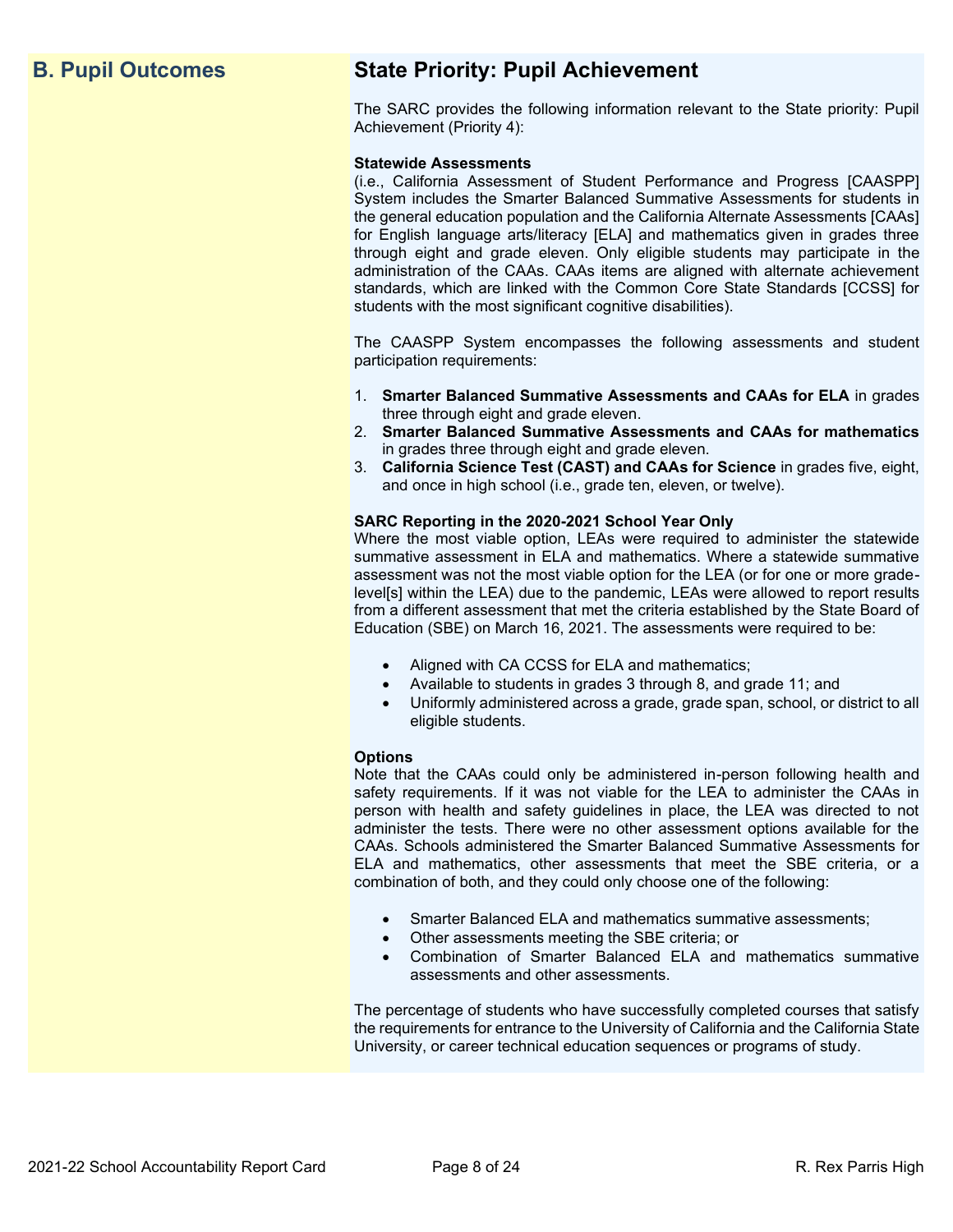## **Percentage of Students Meeting or Exceeding the State Standard on CAASPP**

This table displays CAASPP test results in ELA and mathematics for all students grades three through eight and grade eleven taking and completing a state-administered assessment.

The 2019-2020 data cells with N/A values indicate that the 2019-2020 data are not available due to the COVID-19 pandemic and resulting summative test suspension. The Executive Order N-30-20 was issued which waived the assessment, accountability, and reporting requirements for the 2019-2020 school year.

The 2020-2021 data cells have N/A values because these data are not comparable to other year data due to the COVID-19 pandemic during the 2020-2021 school year. Where the CAASPP assessments in ELA and/or mathematics is not the most viable option, the LEAs were allowed to administer local assessments. Therefore, the 2020-2021 data between school years for the school, district, state are not an accurate comparison. As such, it is inappropriate to compare results of the 2020-2021 school year to other school years.

| Subject                                                              | <b>School</b><br>2019-20 | <b>School</b><br>2020-21 | <b>District</b><br>2019-20 | <b>District</b><br>2020-21 | <b>State</b><br>2019-20 | <b>State</b><br>2020-21 |
|----------------------------------------------------------------------|--------------------------|--------------------------|----------------------------|----------------------------|-------------------------|-------------------------|
| <b>English Language Arts/Literacy</b><br>$\left($ grades 3-8 and 11) | N/A                      | N/A                      | N/A                        | N/A                        | N/A                     | N/A                     |
| <b>Mathematics</b><br>$(grades 3-8 and 11)$                          | N/A                      | N/A                      | N/A                        | N/A                        | N/A                     | N/A                     |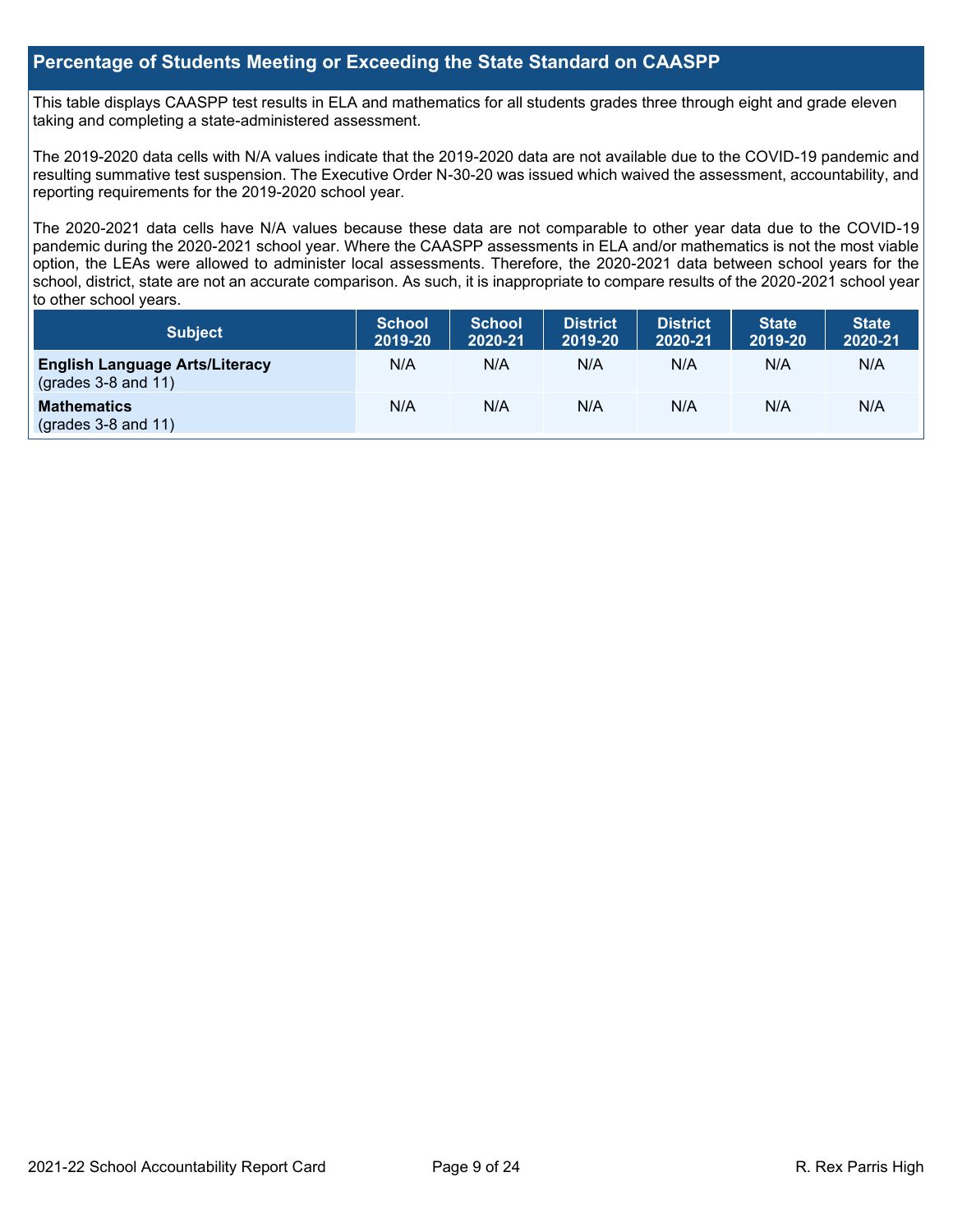## **2020-21 CAASPP Test Results in ELA by Student Group**

This table displays CAASPP test results in ELA by student group for students grades three through eight and grade eleven taking and completing a state-administered assessment. The CDE will populate this table for schools in cases where the school administered the CAASPP assessment. In cases where the school administered a local assessment instead of CAASPP, the CDE will populate this table with "NT" values, meaning this school did not test students using the CAASPP. See the local assessment(s) table for more information.

| <b>CAASPP</b><br><b>Student Groups</b>               | <b>CAASPP</b><br><b>Total</b><br><b>Enrollment</b> | <b>CAASPP</b><br><b>Number</b><br><b>Tested</b> | <b>CAASPP</b><br><b>Percent</b><br><b>Tested</b> | <b>CAASPP</b><br><b>Percent</b><br><b>Not Tested</b> | <b>CAASPP</b><br><b>Percent</b><br><b>Met or</b><br><b>Exceeded</b> |
|------------------------------------------------------|----------------------------------------------------|-------------------------------------------------|--------------------------------------------------|------------------------------------------------------|---------------------------------------------------------------------|
| <b>All Students</b>                                  | 285                                                | <b>NT</b>                                       | <b>NT</b>                                        | <b>NT</b>                                            | <b>NT</b>                                                           |
| <b>Female</b>                                        | 114                                                | <b>NT</b>                                       | <b>NT</b>                                        | <b>NT</b>                                            | <b>NT</b>                                                           |
| <b>Male</b>                                          | 171                                                | <b>NT</b>                                       | <b>NT</b>                                        | <b>NT</b>                                            | <b>NT</b>                                                           |
| American Indian or Alaska Native                     | --                                                 | <b>NT</b>                                       | <b>NT</b>                                        | <b>NT</b>                                            | <b>NT</b>                                                           |
| <b>Asian</b>                                         |                                                    | <b>NT</b>                                       | <b>NT</b>                                        | <b>NT</b>                                            | <b>NT</b>                                                           |
| <b>Black or African American</b>                     | 40                                                 | <b>NT</b>                                       | <b>NT</b>                                        | <b>NT</b>                                            | <b>NT</b>                                                           |
| <b>Filipino</b>                                      | $\overline{\phantom{a}}$                           | <b>NT</b>                                       | <b>NT</b>                                        | <b>NT</b>                                            | <b>NT</b>                                                           |
| <b>Hispanic or Latino</b>                            | 224                                                | <b>NT</b>                                       | <b>NT</b>                                        | <b>NT</b>                                            | <b>NT</b>                                                           |
| Native Hawaiian or Pacific Islander                  | $\mathbf 0$                                        | $\mathbf 0$                                     | $\mathbf 0$                                      | $\mathbf 0$                                          | $\mathbf 0$                                                         |
| <b>Two or More Races</b>                             | $\overline{\phantom{a}}$                           | <b>NT</b>                                       | <b>NT</b>                                        | <b>NT</b>                                            | <b>NT</b>                                                           |
| <b>White</b>                                         | --                                                 | <b>NT</b>                                       | <b>NT</b>                                        | <b>NT</b>                                            | <b>NT</b>                                                           |
| <b>English Learners</b>                              | 43                                                 | <b>NT</b>                                       | <b>NT</b>                                        | <b>NT</b>                                            | <b>NT</b>                                                           |
| <b>Foster Youth</b>                                  | $-$                                                | <b>NT</b>                                       | <b>NT</b>                                        | <b>NT</b>                                            | <b>NT</b>                                                           |
| <b>Homeless</b>                                      | --                                                 | <b>NT</b>                                       | <b>NT</b>                                        | <b>NT</b>                                            | <b>NT</b>                                                           |
| <b>Military</b>                                      | 0                                                  | $\pmb{0}$                                       | 0                                                | $\mathbf 0$                                          | 0                                                                   |
| <b>Socioeconomically Disadvantaged</b>               | 218                                                | <b>NT</b>                                       | <b>NT</b>                                        | <b>NT</b>                                            | <b>NT</b>                                                           |
| <b>Students Receiving Migrant Education Services</b> |                                                    | <b>NT</b>                                       | <b>NT</b>                                        | <b>NT</b>                                            | NT                                                                  |
| <b>Students with Disabilities</b>                    | --                                                 | <b>NT</b>                                       | <b>NT</b>                                        | <b>NT</b>                                            | <b>NT</b>                                                           |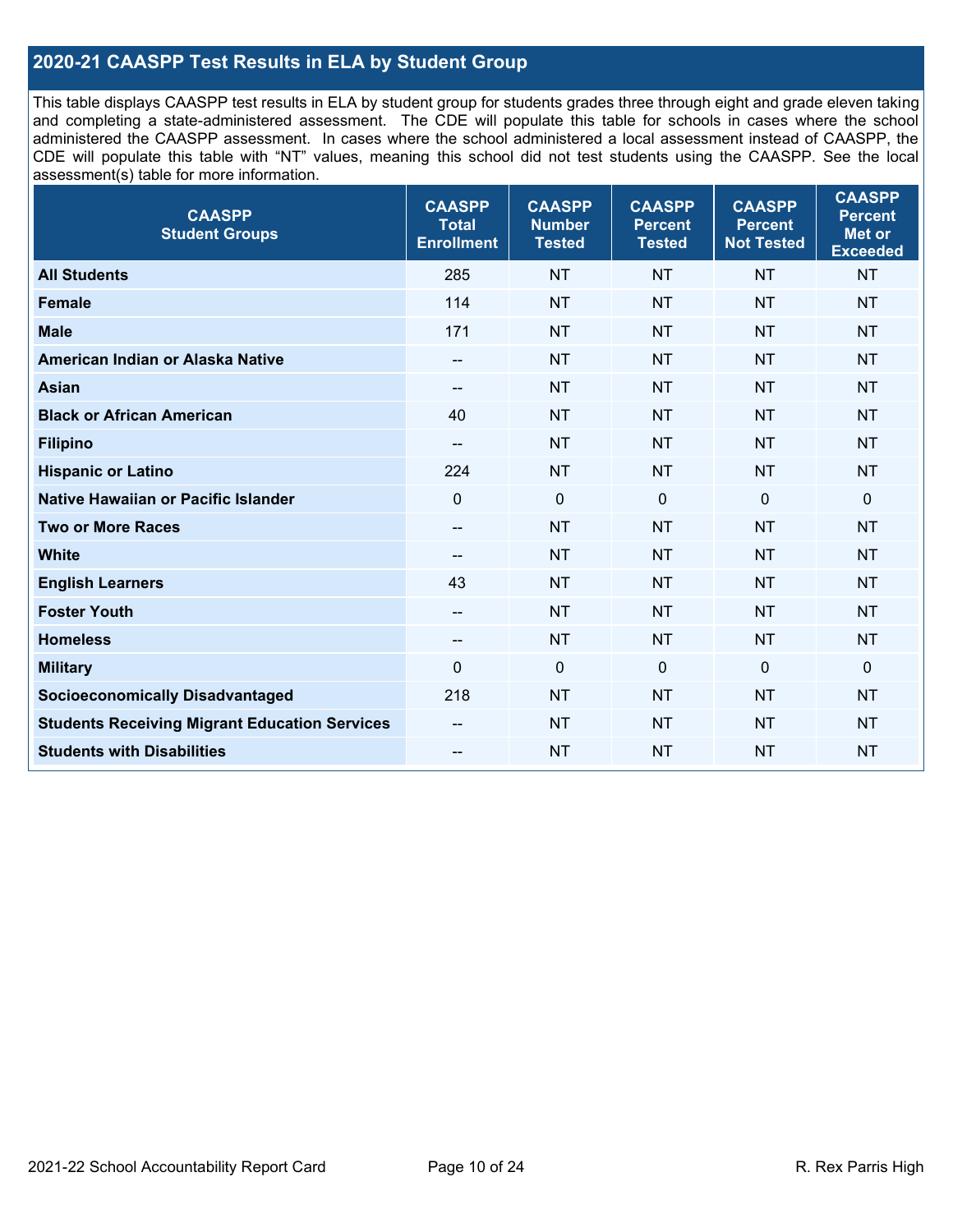## **2020-21 CAASPP Test Results in Math by Student Group**

This table displays CAASPP test results in Math by student group for students grades three through eight and grade eleven taking and completing a state-administered assessment. The CDE will populate this table for schools in cases where the school administered the CAASPP assessment. In cases where the school administered a local assessment instead of CAASPP, the CDE will populate this table with "NT" values, meaning this school did not test students using the CAASPP. See the local assessment(s) table for more information.

| <b>CAASPP</b><br><b>Student Groups</b>               | <b>CAASPP</b><br><b>Total</b><br><b>Enrollment</b> | <b>CAASPP</b><br><b>Number</b><br><b>Tested</b> | <b>CAASPP</b><br><b>Percent</b><br><b>Tested</b> | <b>CAASPP</b><br><b>Percent</b><br><b>Not Tested</b> | <b>CAASPP</b><br><b>Percent</b><br><b>Met or</b><br><b>Exceeded</b> |
|------------------------------------------------------|----------------------------------------------------|-------------------------------------------------|--------------------------------------------------|------------------------------------------------------|---------------------------------------------------------------------|
| <b>All Students</b>                                  | 285                                                | <b>NT</b>                                       | <b>NT</b>                                        | <b>NT</b>                                            | <b>NT</b>                                                           |
| <b>Female</b>                                        | 114                                                | <b>NT</b>                                       | <b>NT</b>                                        | <b>NT</b>                                            | <b>NT</b>                                                           |
| <b>Male</b>                                          | 171                                                | <b>NT</b>                                       | <b>NT</b>                                        | <b>NT</b>                                            | <b>NT</b>                                                           |
| American Indian or Alaska Native                     | $-$                                                | <b>NT</b>                                       | <b>NT</b>                                        | <b>NT</b>                                            | <b>NT</b>                                                           |
| <b>Asian</b>                                         | $\overline{\phantom{a}}$                           | <b>NT</b>                                       | <b>NT</b>                                        | <b>NT</b>                                            | <b>NT</b>                                                           |
| <b>Black or African American</b>                     | 40                                                 | <b>NT</b>                                       | <b>NT</b>                                        | <b>NT</b>                                            | <b>NT</b>                                                           |
| <b>Filipino</b>                                      | $\overline{\phantom{a}}$                           | <b>NT</b>                                       | <b>NT</b>                                        | <b>NT</b>                                            | <b>NT</b>                                                           |
| <b>Hispanic or Latino</b>                            | 224                                                | <b>NT</b>                                       | <b>NT</b>                                        | <b>NT</b>                                            | <b>NT</b>                                                           |
| Native Hawaiian or Pacific Islander                  | $\mathbf 0$                                        | $\mathbf 0$                                     | $\mathbf 0$                                      | $\mathbf 0$                                          | $\mathbf 0$                                                         |
| <b>Two or More Races</b>                             | $\overline{\phantom{a}}$                           | <b>NT</b>                                       | <b>NT</b>                                        | <b>NT</b>                                            | <b>NT</b>                                                           |
| <b>White</b>                                         | --                                                 | <b>NT</b>                                       | <b>NT</b>                                        | <b>NT</b>                                            | <b>NT</b>                                                           |
| <b>English Learners</b>                              | 43                                                 | <b>NT</b>                                       | <b>NT</b>                                        | <b>NT</b>                                            | <b>NT</b>                                                           |
| <b>Foster Youth</b>                                  | $-$                                                | <b>NT</b>                                       | <b>NT</b>                                        | <b>NT</b>                                            | <b>NT</b>                                                           |
| <b>Homeless</b>                                      | $\overline{\phantom{m}}$                           | <b>NT</b>                                       | <b>NT</b>                                        | <b>NT</b>                                            | <b>NT</b>                                                           |
| <b>Military</b>                                      | $\mathbf 0$                                        | $\pmb{0}$                                       | $\mathbf 0$                                      | $\mathbf 0$                                          | $\mathbf 0$                                                         |
| <b>Socioeconomically Disadvantaged</b>               | 218                                                | <b>NT</b>                                       | <b>NT</b>                                        | <b>NT</b>                                            | <b>NT</b>                                                           |
| <b>Students Receiving Migrant Education Services</b> | --                                                 | <b>NT</b>                                       | <b>NT</b>                                        | <b>NT</b>                                            | <b>NT</b>                                                           |
| <b>Students with Disabilities</b>                    | --                                                 | <b>NT</b>                                       | <b>NT</b>                                        | <b>NT</b>                                            | <b>NT</b>                                                           |

## **2020-21 Local Assessment Test Results in ELA by Student Group**

This table displays Local Assessment test results in ELA by student group for students grades three through eight and grade eleven. LEAs/schools will populate this table for schools in cases where the school administered a local assessment. In cases where the school administered the CAASPP assessment, LEAs/schools will populate this table with "N/A" values in all cells, meaning this table is Not Applicable for this school.

| <b>NWEA MAP Math</b><br><b>Student Groups</b> | <b>NWEA MAP</b><br><b>Math</b><br><b>Total</b><br><b>Enrollment</b> | <b>NWEA MAP</b><br><b>Math</b><br><b>Number</b><br>Tested | <b>NWEA MAP</b><br><b>Math</b><br><b>Percent</b><br><b>Tested</b> | <b>NWEA MAP</b><br><b>Math</b><br>Percent<br><b>Not Tested</b> | NWEA MAP<br><b>Math</b><br><b>Percent</b><br><b>At or Above</b><br><b>Grade Level</b> |
|-----------------------------------------------|---------------------------------------------------------------------|-----------------------------------------------------------|-------------------------------------------------------------------|----------------------------------------------------------------|---------------------------------------------------------------------------------------|
| <b>All Students</b>                           | 276                                                                 | 15                                                        | 5%                                                                | 95%                                                            | 47%                                                                                   |
| <b>Female</b>                                 | 111                                                                 | 6                                                         | 5%                                                                | 95%                                                            | 50%                                                                                   |
| <b>Male</b>                                   | 165                                                                 | 9                                                         | 5%                                                                | 95%                                                            | 44%                                                                                   |
| American Indian or Alaska Native              | $\overline{2}$                                                      | 1                                                         | 50%                                                               | 50%                                                            | 0%                                                                                    |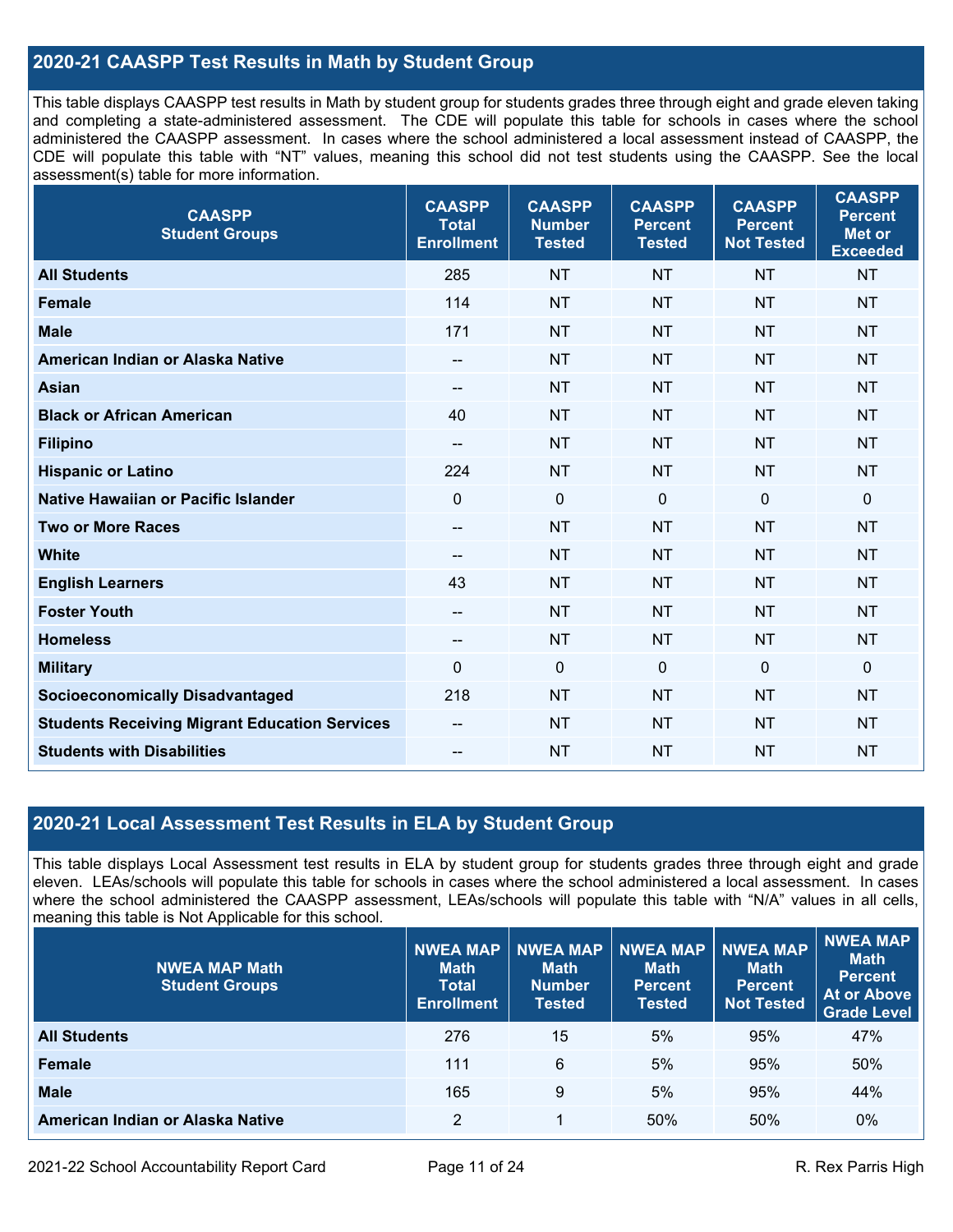| Asian                                                                                      | $\overline{2}$ | 0              | $0\%$     | 100%      | <b>NA</b> |
|--------------------------------------------------------------------------------------------|----------------|----------------|-----------|-----------|-----------|
|                                                                                            |                |                |           |           |           |
| <b>Black or African American</b>                                                           | 39             | $\overline{2}$ | 5%        | 95%       | $0\%$     |
| <b>Filipino</b>                                                                            | $\overline{2}$ | 1              | 50%       | 50%       | $0\%$     |
| <b>Hispanic or Latino</b>                                                                  | 203            | 7              | 3%        | 97%       | 71%       |
| Native Hawaiian or Pacific Islander                                                        | 0              | 0              | <b>NA</b> | <b>NA</b> | NA.       |
| <b>Two or More Races</b>                                                                   | 17             | $\overline{2}$ | 12%       | 88%       | 50%       |
| <b>White</b>                                                                               | 11             | $\overline{2}$ | 18%       | 82%       | 50%       |
| <b>English Learners</b>                                                                    | 40             | 0              | $0\%$     | 100%      | <b>NA</b> |
| <b>Foster Youth</b>                                                                        | 3              | 0              | $0\%$     | 100%      | <b>NA</b> |
| <b>Homeless</b>                                                                            | 8              | 0              | $0\%$     | 100%      | <b>NA</b> |
| <b>Military</b>                                                                            | 4              | 0              | 0%        | 100%      | <b>NA</b> |
| <b>Socioeconomically Disadvantaged</b>                                                     | 207            | 13             | 6%        | 94%       | 46%       |
| <b>Students Receiving Migrant Education Services</b>                                       | 1              | 0              | $0\%$     | 100%      | <b>NA</b> |
| <b>Students with Disabilities</b>                                                          | 3              | 0              | 0%        | 100%      | <b>NA</b> |
| *At or above the grade-level standard in the context of the local assessment administered. |                |                |           |           |           |

## **2020-21 Local Assessment Test Results in Math by Student Group**

This table displays Local Assessment test results in Math by student group for students grades three through eight and grade eleven. LEAs/schools will populate this table for schools in cases where the school administered a local assessment. In cases where the school administered the CAASPP assessment, LEAs/schools will populate this table with "N/A" values in all cells, meaning this table is Not Applicable for this school.

| <b>NWEA MAP Math</b><br><b>Student Groups</b> | <b>NWEA MAP</b><br><b>Math</b><br><b>Total</b><br><b>Enrollment</b> | <b>NWEA MAP</b><br><b>Math</b><br><b>Number</b><br><b>Tested</b> | <b>NWEA MAP</b><br><b>Math</b><br><b>Percent</b><br><b>Tested</b> | <b>NWEA MAP</b><br><b>Math</b><br><b>Percent</b><br><b>Not Tested</b> | <b>NWEA MAP</b><br><b>Math</b><br><b>Percent</b><br><b>At or Above</b><br><b>Grade Level</b> |
|-----------------------------------------------|---------------------------------------------------------------------|------------------------------------------------------------------|-------------------------------------------------------------------|-----------------------------------------------------------------------|----------------------------------------------------------------------------------------------|
| <b>All Students</b>                           | 276                                                                 | 32                                                               | 12%                                                               | 88%                                                                   | 25%                                                                                          |
| <b>Female</b>                                 | 111                                                                 | 13                                                               | 12%                                                               | 88%                                                                   | 23%                                                                                          |
| <b>Male</b>                                   | 165                                                                 | 19                                                               | 12%                                                               | 88%                                                                   | 26%                                                                                          |
| American Indian or Alaska Native              | $\overline{2}$                                                      | $\mathbf{1}$                                                     | 50%                                                               | 50%                                                                   | $0\%$                                                                                        |
| <b>Asian</b>                                  | $\overline{2}$                                                      | $\mathbf 1$                                                      | 50%                                                               | 50%                                                                   | 100%                                                                                         |
| <b>Black or African American</b>              | 39                                                                  | 4                                                                | 10%                                                               | 90%                                                                   | 50%                                                                                          |
| <b>Filipino</b>                               | $\overline{2}$                                                      | 1                                                                | 50%                                                               | 50%                                                                   | 100%                                                                                         |
| <b>Hispanic or Latino</b>                     | 203                                                                 | 19                                                               | 9%                                                                | 91%                                                                   | 16%                                                                                          |
| Native Hawaiian or Pacific Islander           | $\Omega$                                                            | $\mathbf 0$                                                      | <b>NA</b>                                                         | <b>NA</b>                                                             | <b>NA</b>                                                                                    |
| <b>Two or More Races</b>                      | 17                                                                  | 5                                                                | 29%                                                               | 71%                                                                   | 0%                                                                                           |
| <b>White</b>                                  | 11                                                                  | 1                                                                | 9%                                                                | 91%                                                                   | 100%                                                                                         |
| <b>English Learners</b>                       | 40                                                                  | 6                                                                | 15%                                                               | 85%                                                                   | 17%                                                                                          |
| <b>Foster Youth</b>                           | 3                                                                   | $\mathbf 0$                                                      | 0%                                                                | 100%                                                                  | <b>NA</b>                                                                                    |
| <b>Homeless</b>                               | 8                                                                   | $\mathbf{1}$                                                     | 13%                                                               | 88%                                                                   | $0\%$                                                                                        |
| <b>Military</b>                               | 4                                                                   | 1                                                                | 25%                                                               | 75%                                                                   | 100%                                                                                         |
| <b>Socioeconomically Disadvantaged</b>        | 207                                                                 | 28                                                               | 14%                                                               | 86%                                                                   | 21%                                                                                          |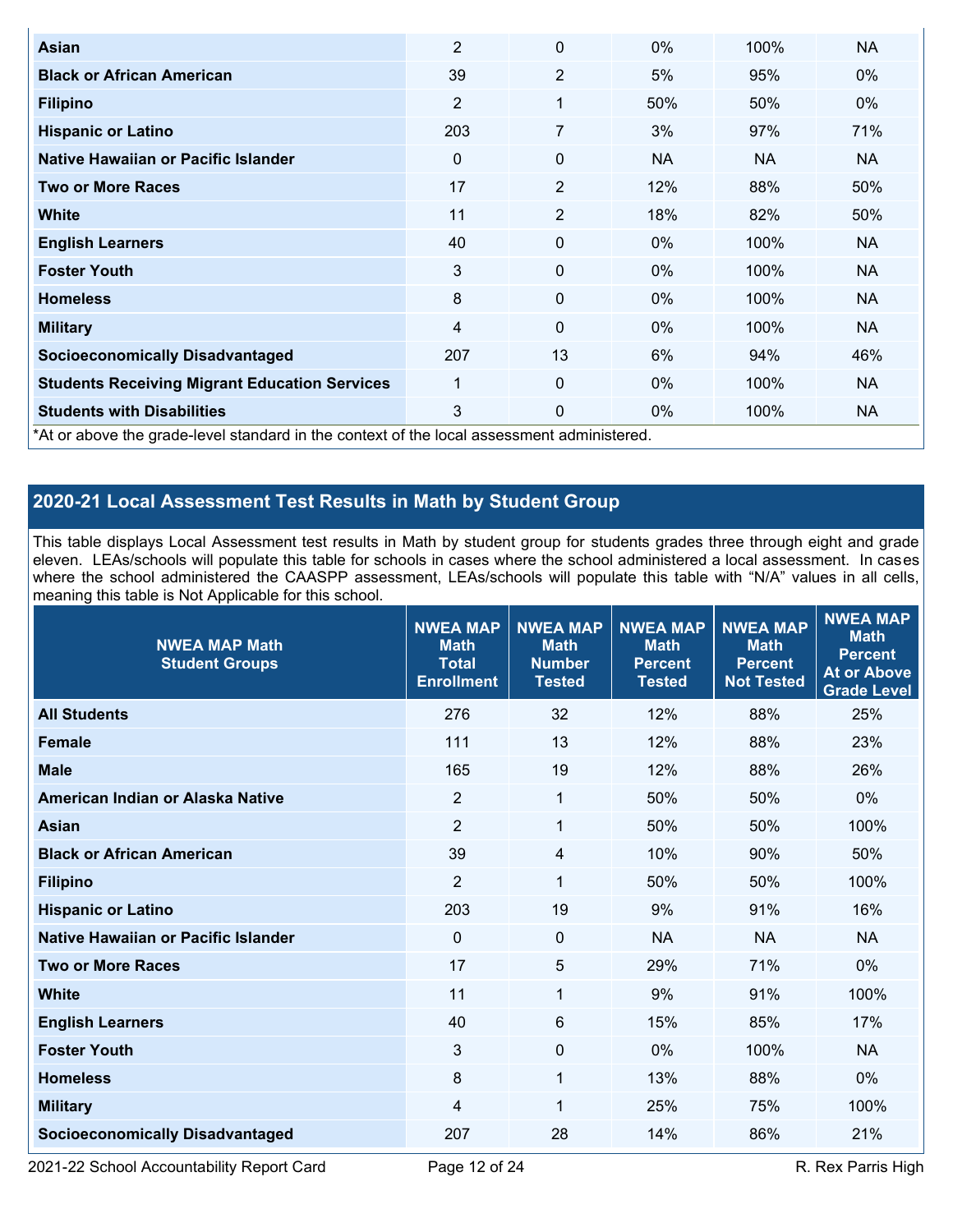| <b>Students Receiving Migrant Education Services</b> |  | 00%ا | 0%  | 0%   |
|------------------------------------------------------|--|------|-----|------|
| <b>Students with Disabilities</b>                    |  | 33%  | 67% | 100% |

\*At or above the grade-level standard in the context of the local assessment administered.

## **CAASPP Test Results in Science for All Students**

This table displays the percentage of all students grades five, eight, and High School meeting or exceeding the State Standard.

The 2019-2020 data cells with N/A values indicate that the 2019-2020 data are not available due to the COVID-19 pandemic and resulting summative testing suspension. The Executive Order N-30-20 was issued which waived the assessment, accountability, and reporting requirements for the 2019-2020 school year.

For any 2020-2021 data cells with N/T values indicate that this school did not test students using the CAASPP Science.

| <b>Subject</b>                                  | School  | <b>School</b> | <b>District</b> | <b>District</b> | <b>State</b> | <b>State</b> |
|-------------------------------------------------|---------|---------------|-----------------|-----------------|--------------|--------------|
|                                                 | 2019-20 | 2020-21       | 2019-20         | 2020-21         | 2019-20      | 2020-21      |
| <b>Science</b><br>(grades 5, 8 and high school) | N/A     | NT            | N/A             | N1              | N/A          | 28.72        |

### **2020-21 CAASPP Test Results in Science by Student Group**

This table displays CAASPP test results in Science by student group for students grades five, eight, and High School. For any data cells with N/T values indicate that this school did not test students using the CAASPP Science.

| <b>Student Group</b>                                 | <b>Total</b><br><b>Enrollment</b> | <b>Number</b><br><b>Tested</b> | <b>Percent</b><br><b>Tested</b> | <b>Percent</b><br><b>Not Tested</b> | <b>Percent</b><br><b>Met or</b><br><b>Exceeded</b> |
|------------------------------------------------------|-----------------------------------|--------------------------------|---------------------------------|-------------------------------------|----------------------------------------------------|
| <b>All Students</b>                                  | 48                                | <b>NT</b>                      | <b>NT</b>                       | <b>NT</b>                           | <b>NT</b>                                          |
| Female                                               | 26                                | <b>NT</b>                      | <b>NT</b>                       |                                     |                                                    |
| <b>Male</b>                                          | 22                                | <b>NT</b>                      | <b>NT</b>                       |                                     |                                                    |
| American Indian or Alaska Native                     | 0                                 | $\pmb{0}$                      | $\mathbf 0$                     | $\mathbf 0$                         | $\mathbf 0$                                        |
| <b>Asian</b>                                         | 0                                 | $\pmb{0}$                      | $\mathbf 0$                     | 0                                   | $\mathbf 0$                                        |
| <b>Black or African American</b>                     | --                                | <b>NT</b>                      | <b>NT</b>                       | <b>NT</b>                           | <b>NT</b>                                          |
| <b>Filipino</b>                                      | $\overline{\phantom{m}}$          | <b>NT</b>                      | <b>NT</b>                       | <b>NT</b>                           | <b>NT</b>                                          |
| <b>Hispanic or Latino</b>                            | 34                                | <b>NT</b>                      | <b>NT</b>                       | <b>NT</b>                           | <b>NT</b>                                          |
| Native Hawaiian or Pacific Islander                  | 0                                 | $\mathbf 0$                    | $\mathbf{0}$                    | $\mathbf 0$                         | $\mathbf 0$                                        |
| <b>Two or More Races</b>                             | --                                | <b>NT</b>                      | <b>NT</b>                       | <b>NT</b>                           | <b>NT</b>                                          |
| <b>White</b>                                         | $\sim$                            | <b>NT</b>                      | <b>NT</b>                       | <b>NT</b>                           | <b>NT</b>                                          |
| <b>English Learners</b>                              | 13                                | <b>NT</b>                      | <b>NT</b>                       | <b>NT</b>                           | <b>NT</b>                                          |
| <b>Foster Youth</b>                                  | --                                | <b>NT</b>                      | <b>NT</b>                       | <b>NT</b>                           | <b>NT</b>                                          |
| <b>Homeless</b>                                      | 0                                 | $\mathbf 0$                    | $\mathbf 0$                     | 0                                   | $\mathbf 0$                                        |
| <b>Military</b>                                      | $\sim$                            | <b>NT</b>                      | <b>NT</b>                       | <b>NT</b>                           | <b>NT</b>                                          |
| <b>Socioeconomically Disadvantaged</b>               | 38                                | <b>NT</b>                      | <b>NT</b>                       | <b>NT</b>                           | <b>NT</b>                                          |
| <b>Students Receiving Migrant Education Services</b> | 0                                 | $\mathbf 0$                    | $\mathbf{0}$                    | $\overline{0}$                      | $\mathbf 0$                                        |
| <b>Students with Disabilities</b>                    | --                                | <b>NT</b>                      | <b>NT</b>                       | <b>NT</b>                           | <b>NT</b>                                          |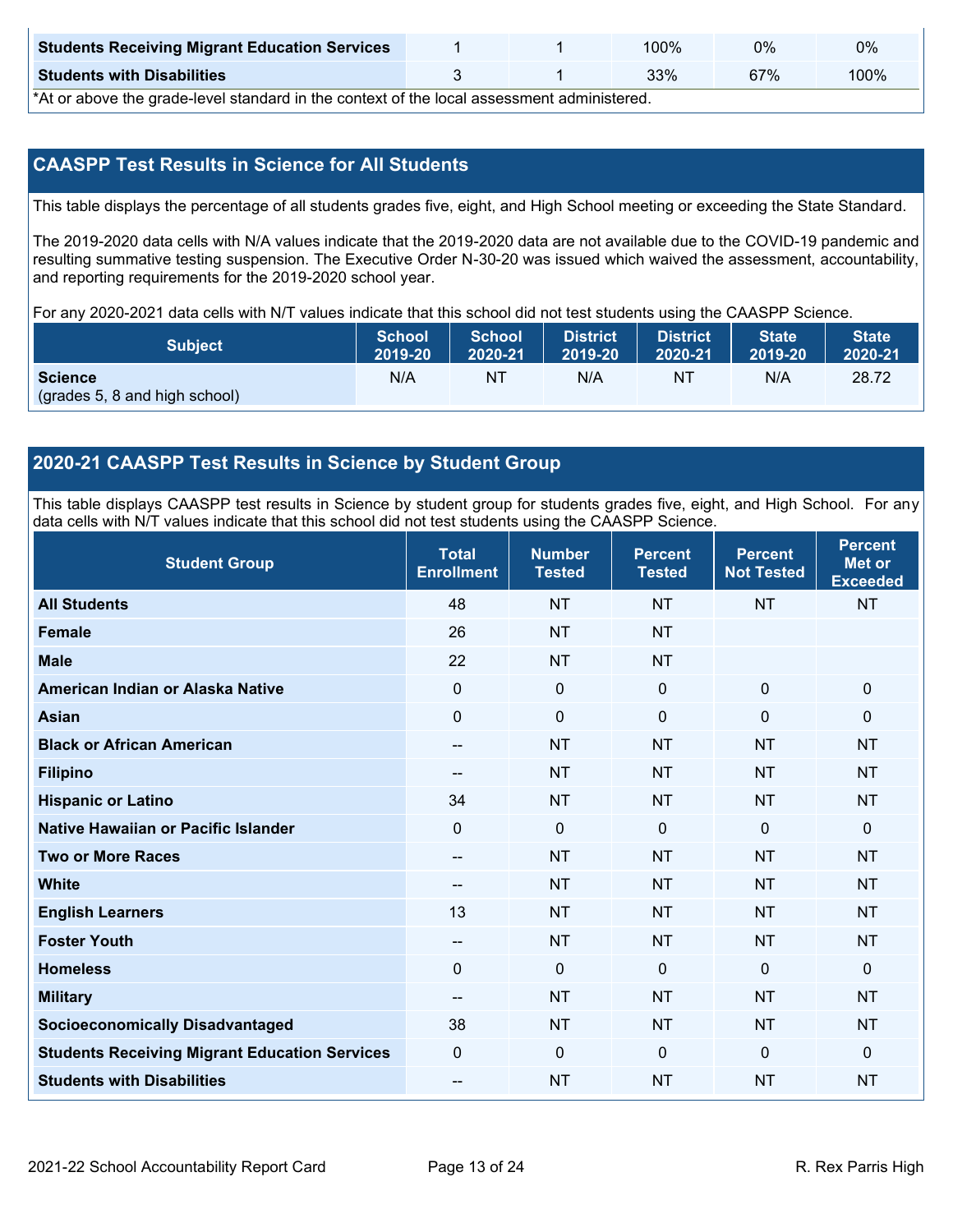### **2020-21 Career Technical Education Programs**

R. Rex Parris High School students are prepared to enter the workforce/or continue at the community college by enrolling in our Building and Construction Career Technical classes. These courses emphasize processes, systems, and the way in which structures are designed and built. Students acquire knowledge and skills in a sequential, standards-based pathway program that integrates hands-on, project-based and work-based instruction. In addition, students are able to earn certifications through Snap-On Tool Certifications in the following areas: Precision Measurement, Multi-Meter, and Mechanical Torque.

Additionally, students can enroll in Work Experience to assist them with work-related issues, including resume writing, effective interview skills, and time management.

## **2020-21 Career Technical Education (CTE) Participation**

| <b>Measure</b>                                                                                                                    | <b>CTE Program Participation</b> |
|-----------------------------------------------------------------------------------------------------------------------------------|----------------------------------|
| <b>Number of Pupils Participating in CTE</b>                                                                                      | 205                              |
| Percent of Pupils that Complete a CTE Program and Earn a High School Diploma                                                      |                                  |
| Percent of CTE Courses that are Sequenced or Articulated Between the School and<br><b>Institutions of Postsecondary Education</b> |                                  |

### **Course Enrollment/Completion**

This table displays the course enrollment/completion of University of California (UC) and/or California State University (CSU) admission requirements.

| UC/CSU Course Measure                                                       | <b>Percent</b> |
|-----------------------------------------------------------------------------|----------------|
| 2020-2021 Pupils Enrolled in Courses Required for UC/CSU Admission          | 97.87          |
| 2019-2020 Graduates Who Completed All Courses Required for UC/CSU Admission | $\Omega$       |

## **B. Pupil Outcomes State Priority: Other Pupil Outcomes**

The SARC provides the following information relevant to the State priority: Other Pupil Outcomes (Priority 8): Pupil outcomes in the subject area of physical education.

## **2020-21 California Physical Fitness Test Results**

Due to the COVID-19 crisis, the Physical Fitness Test was suspended during the 2020-2021 school year and therefore no data are reported and each cell in this table is populated with "N/A."

| <b>Grade Level</b> | <b>Four of Six Fitness Standards</b> | <b>Five of Six Fitness Standards</b> | Percentage of Students Meeting   Percentage of Students Meeting   Percentage of Students Meeting<br><b>Six of Six Fitness Standards</b> |  |
|--------------------|--------------------------------------|--------------------------------------|-----------------------------------------------------------------------------------------------------------------------------------------|--|
| Grade 5            | N/A                                  | N/A                                  | N/A                                                                                                                                     |  |
| Grade 7            | N/A                                  | N/A                                  | N/A                                                                                                                                     |  |
| Grade 9            | N/A                                  | N/A                                  | N/A                                                                                                                                     |  |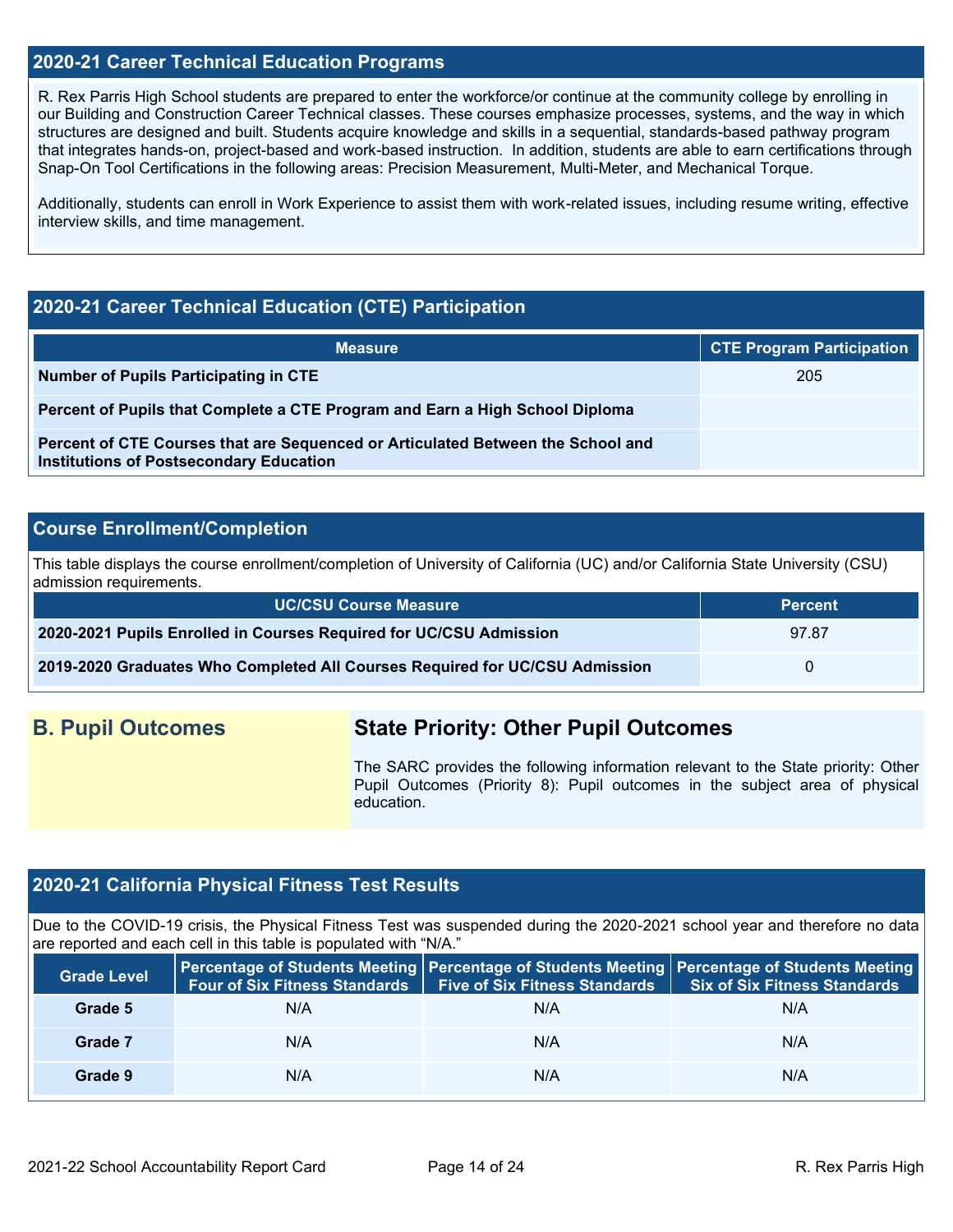## **C. Engagement State Priority: Parental Involvement**

The SARC provides the following information relevant to the State priority: Parental Involvement (Priority 3): Efforts the school district makes to seek parent input in making decisions regarding the school district and at each school site.

## **2021-22 Opportunities for Parental Involvement**

Parental involvement activities include: Community Volunteer Program; serving on the School Site Council; serving on the school's Title I Committee; serving on the school's English Learner Advisory Committee; Serving on the PBIS team, Attending Parent afternoons, and applying for a tutoring position; other duties as they become available. Monthly, the site calendars parent-teacher conferences and or positive phone calls home. The school site also invites parents to attend Back to School Night activities twice a school year and quarterly awards ceremonies.

## **C. Engagement State Priority: Pupil Engagement**

The SARC provides the following information relevant to the State priority: Pupil Engagement (Priority 5):

- High school dropout rates;
- High school graduation rates; and
- Chronic Absenteeism

#### **Dropout Rate and Graduation Rate (Four-Year Cohort Rate) Indicator School 2018-19 School 2019-20 School 2020-21 District 2018-19 District 2019-20 District 2020-21 State 2018-19 State 2019-20 State 2020-21 Dropout Rate** 50.2 44.1 75.6 11.0 9.7 18.3 9.0 8.9 9.4 **Graduation Rate** 18.0 15.0 16.7 78.9 76.4 71.9 84.5 84.2 83.6

## **2020-21 Graduation Rate by Student Group (Four-Year Cohort Rate)**

This table displays the 2020-21 graduation rate by student group. For information on the Four-Year Adjusted Cohort Graduation Rate (ACGR), visit the CDE Adjusted Cohort Graduation Rate web page at [www.cde.ca.gov/ds/ad/acgrinfo.asp.](http://www.cde.ca.gov/ds/ad/acgrinfo.asp)

| <b>Student Group</b>             | Number of<br><b>Students in Cohort</b> | Number of<br><b>Cohort Graduates</b> | <b>Cohort</b><br><b>Graduation Rate</b> |
|----------------------------------|----------------------------------------|--------------------------------------|-----------------------------------------|
| <b>All Students</b>              | 270                                    | 45                                   | 16.7                                    |
| <b>Female</b>                    | 122                                    | 22                                   | 18.0                                    |
| <b>Male</b>                      | 148                                    | 23                                   | 15.5                                    |
| American Indian or Alaska Native | $\overline{\phantom{a}}$               | --                                   | $\overline{\phantom{m}}$                |
| <b>Asian</b>                     | $\mathbf{0}$                           | $\Omega$                             | 0.00                                    |
| <b>Black or African American</b> | 46                                     | 6                                    | 13.0                                    |
| <b>Filipino</b>                  | $- -$                                  | --                                   | $\sim$ $\sim$                           |
| <b>Hispanic or Latino</b>        | 201                                    | 35                                   | 17.4                                    |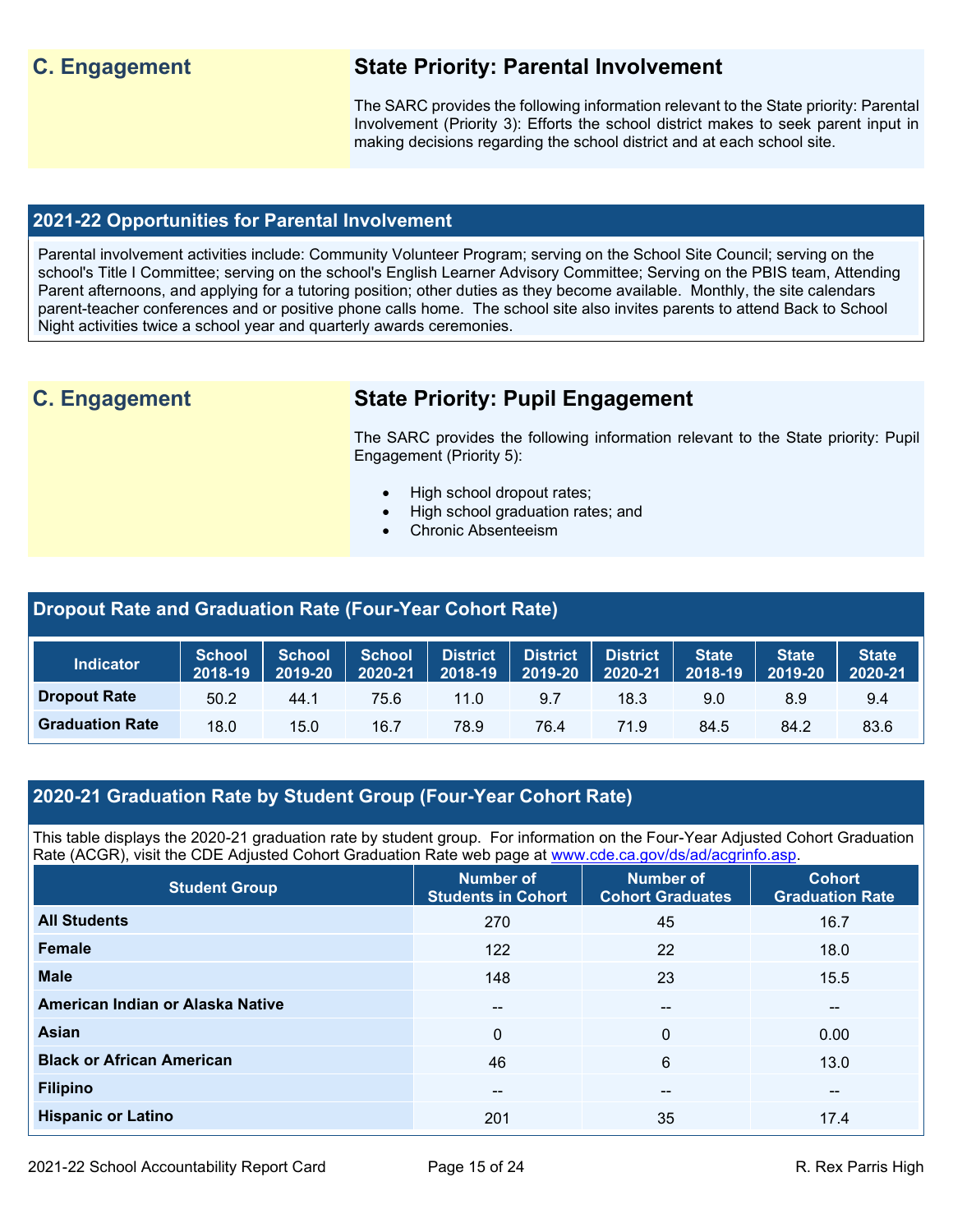| Native Hawaiian or Pacific Islander                  | --    | --    | --   |
|------------------------------------------------------|-------|-------|------|
| <b>Two or More Races</b>                             | $- -$ | --    | --   |
| <b>White</b>                                         | --    | --    | --   |
| <b>English Learners</b>                              | 54    | 6     | 11.1 |
| <b>Foster Youth</b>                                  | 18    | 1     | 5.6  |
| <b>Homeless</b>                                      | --    | --    | --   |
| <b>Socioeconomically Disadvantaged</b>               | 264   | 44    | 16.7 |
| <b>Students Receiving Migrant Education Services</b> | $- -$ | $- -$ | --   |
| <b>Students with Disabilities</b>                    | 16    | 3     | 18.8 |

# **2020-21 Chronic Absenteeism by Student Group**

| <b>Student Group</b>                                 | <b>Cumulative</b><br><b>Enrollment</b> | <b>Chronic</b><br><b>Absenteeism</b><br><b>Eligible Enrollment</b> | <b>Chronic</b><br><b>Absenteeism</b><br><b>Count</b> | <b>Chronic</b><br><b>Absenteeism</b><br><b>Rate</b> |
|------------------------------------------------------|----------------------------------------|--------------------------------------------------------------------|------------------------------------------------------|-----------------------------------------------------|
| <b>All Students</b>                                  | 859                                    | 806                                                                | 536                                                  | 66.5                                                |
| <b>Female</b>                                        | 342                                    | 326                                                                | 213                                                  | 65.3                                                |
| <b>Male</b>                                          | 517                                    | 480                                                                | 323                                                  | 67.3                                                |
| American Indian or Alaska Native                     | 2                                      | 2                                                                  | 2                                                    | 100.0                                               |
| <b>Asian</b>                                         | $\overline{2}$                         | $\overline{2}$                                                     | $\Omega$                                             | 0.0                                                 |
| <b>Black or African American</b>                     | 120                                    | 114                                                                | 92                                                   | 80.7                                                |
| <b>Filipino</b>                                      | $\overline{7}$                         | $\overline{7}$                                                     | $\overline{2}$                                       | 28.6                                                |
| <b>Hispanic or Latino</b>                            | 674                                    | 630                                                                | 410                                                  | 65.1                                                |
| Native Hawaiian or Pacific Islander                  | 1                                      | 0                                                                  | 0                                                    | 0.0                                                 |
| <b>Two or More Races</b>                             | 21                                     | 21                                                                 | 12                                                   | 57.1                                                |
| <b>White</b>                                         | 31                                     | 29                                                                 | 17                                                   | 58.6                                                |
| <b>English Learners</b>                              | 122                                    | 116                                                                | 74                                                   | 63.8                                                |
| <b>Foster Youth</b>                                  | 20                                     | 18                                                                 | 10                                                   | 55.6                                                |
| <b>Homeless</b>                                      | 8                                      | 8                                                                  | $\overline{7}$                                       | 87.5                                                |
| <b>Socioeconomically Disadvantaged</b>               | 685                                    | 645                                                                | 441                                                  | 68.4                                                |
| <b>Students Receiving Migrant Education Services</b> | 3                                      | 3                                                                  | 1                                                    | 33.3                                                |
| <b>Students with Disabilities</b>                    | 37                                     | 29                                                                 | 27                                                   | 93.1                                                |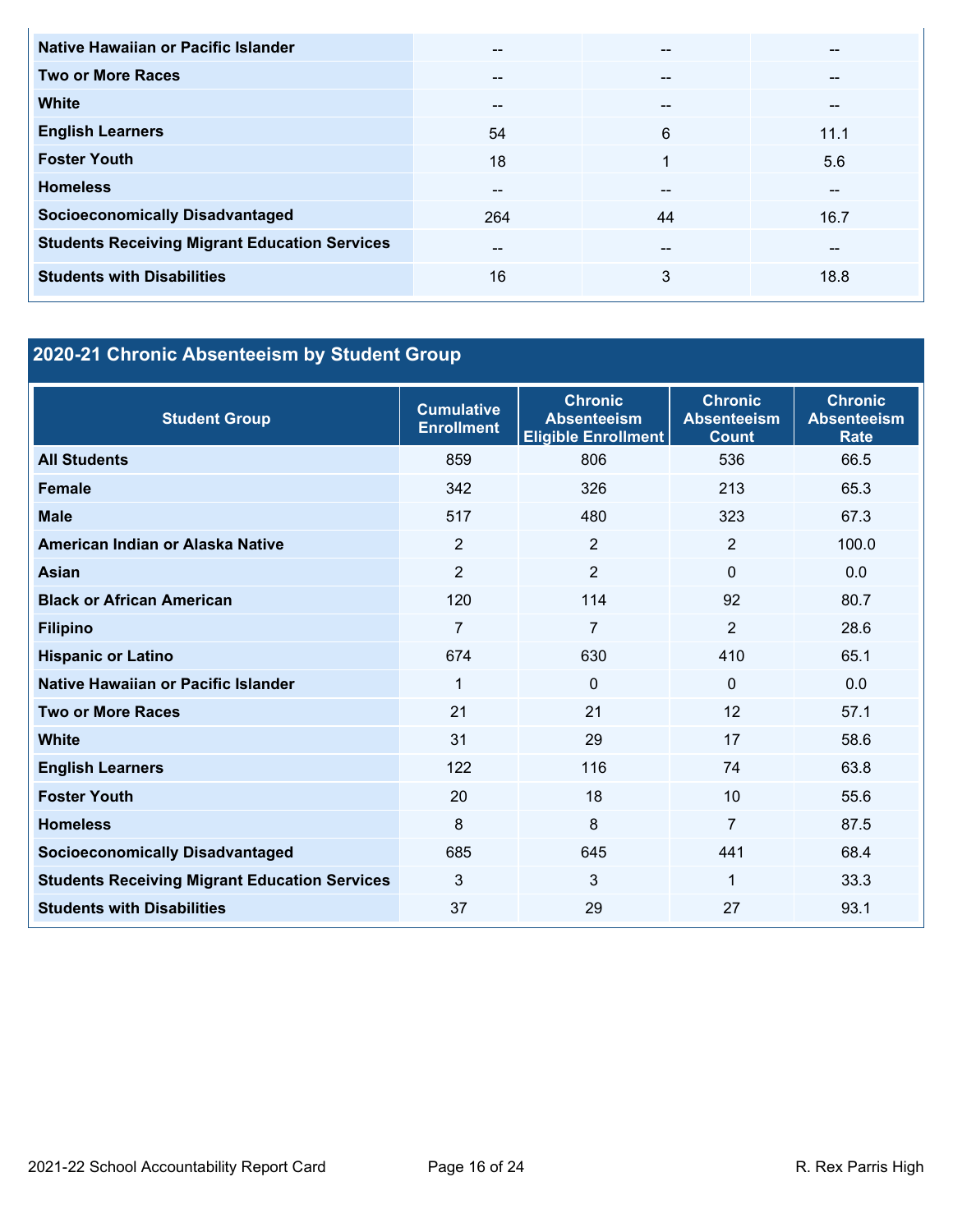## **C. Engagement State Priority: School Climate**

The SARC provides the following information relevant to the State priority: School Climate (Priority 6):

- Pupil suspension rates;
- Pupil expulsion rates; and
- Other local measures on the sense of safety

## **Suspensions and Expulsions**

This table displays suspensions and expulsions data collected between July through June, each full school year respectively. Data collected during the 2020-21 school year may not be comparable to earlier years of this collection due to differences in learning mode instruction in response to the COVID-19 pandemic.

| <b>Subject</b>     | <b>School</b><br>2018-19 | <b>School</b><br>2020-21 | District<br>2018-19 | <b>District</b><br>2020-21 | <b>State</b><br>2018-19 | <b>State</b><br>2020-21 |
|--------------------|--------------------------|--------------------------|---------------------|----------------------------|-------------------------|-------------------------|
| <b>Suspensions</b> | 6.87                     | 0.00                     | 7.95                | 0.07                       | 3.47                    | 0.20                    |
| <b>Expulsions</b>  | 0.00                     | 0.00                     | 0.24                | 0.00                       | 0.08                    | 0.00                    |

This table displays suspensions and expulsions data collected between July through February, partial school year due to the COVID-19 pandemic. The 2019-2020 suspensions and expulsions rate data are not comparable to other year data because the 2019-2020 school year is a partial school year due to the COVID-19 crisis. As such, it would be inappropriate to make any comparisons in rates of suspensions and expulsions in the 2019-2020 school year compared to other school years.

| <b>Subject</b>     | <b>School</b><br>2019-20 | <b>District</b><br>2019-20 | <b>State</b><br>2019-20 |
|--------------------|--------------------------|----------------------------|-------------------------|
| <b>Suspensions</b> | 6.15                     | 5.43                       | 2.45                    |
| <b>Expulsions</b>  | 0.00                     | 0.12                       | 0.05                    |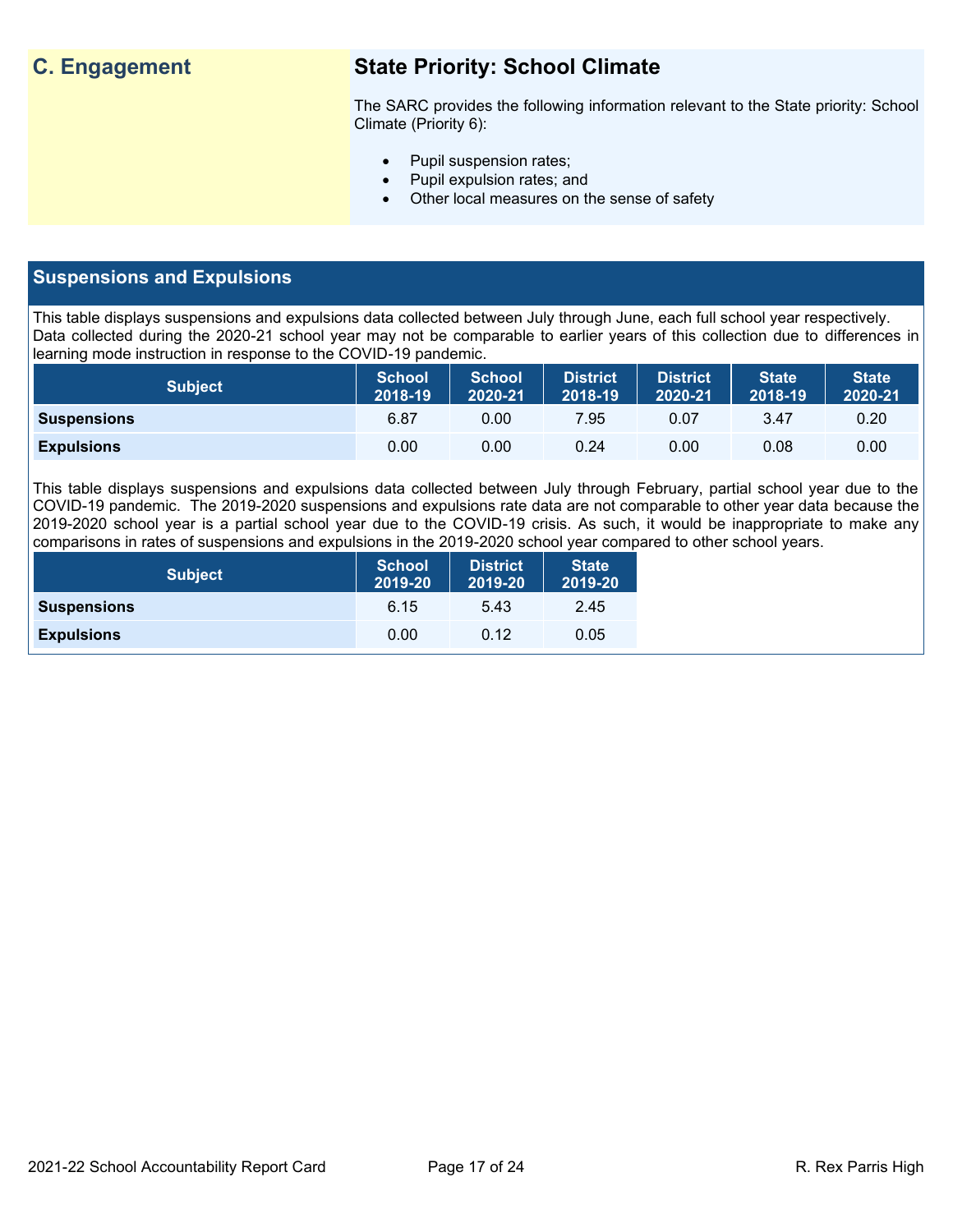#### **2020-21 Suspensions and Expulsions by Student Group**

| <b>Student Group</b>                                 | <b>Suspensions Rate</b> | <b>Expulsions Rate</b> |
|------------------------------------------------------|-------------------------|------------------------|
| <b>All Students</b>                                  | 0.00                    | 0.00                   |
| <b>Female</b>                                        | 0.00                    | 0.00                   |
| <b>Male</b>                                          | 0.00                    | 0.00                   |
| American Indian or Alaska Native                     | 0.00                    | 0.00                   |
| <b>Asian</b>                                         | 0.00                    | 0.00                   |
| <b>Black or African American</b>                     | 0.00                    | 0.00                   |
| <b>Filipino</b>                                      | 0.00                    | 0.00                   |
| <b>Hispanic or Latino</b>                            | 0.00                    | 0.00                   |
| Native Hawaiian or Pacific Islander                  | 0.00                    | 0.00                   |
| <b>Two or More Races</b>                             | 0.00                    | 0.00                   |
| <b>White</b>                                         | 0.00                    | 0.00                   |
| <b>English Learners</b>                              | 0.00                    | 0.00                   |
| <b>Foster Youth</b>                                  | 0.00                    | 0.00                   |
| <b>Homeless</b>                                      | 0.00                    | 0.00                   |
| <b>Socioeconomically Disadvantaged</b>               |                         |                        |
| <b>Students Receiving Migrant Education Services</b> | 0.00                    | 0.00                   |
| <b>Students with Disabilities</b>                    |                         |                        |

## **2021-22 School Safety Plan**

The safety of R. Rex Parris High School students and staff is a primary concern. The school's disaster preparedness plan includes steps for ensuring student and staff safety during a disaster. Emergency Disaster Plans are located in all classrooms, offices, library and meeting areas. Fire and disaster drills are conducted on a regular basis throughout the school year. A storage bin located at the school contains supplies for use during a disaster. All visitors must sign in at the front office and wear identification tags while on the school grounds. A school administrator and two campus security officers provide supervision during lunch and before and after school to ensure the safety of students. A comprehensive school safety plan has been developed in order to comply with Senate Bill 187, chapter 736, as of October 6, 1997. This plan provides students and staff with a means to ensure a safe and orderly learning environment. A complete copy of the School Safety Plans can be obtained in the Administration Office.

In addition to safety enhancements across the District (see below), at R. Rex Parris High School we utilize an electronic entry system. We also are focused on the social and emotional well-being of our students and provide our staff Capturing Kids Hearts training, which teaches the power of connectedness and relating to students on an individual basis.

District Statement:

We want our community to be aware of our continued commitment to safety which includes multiple, proactive approaches to fortifying security throughout our schools.

In April and June 2018, we conducted safety reviews of our campuses that resulted in the implementation of enhanced safety measures. These measures vary by school and include enhanced fencing, additional security and counseling personnel, updated surveillance cameras, front entrance modifications, and door locking devices. We also incorporated additional training with the Lancaster Sheriff's Station and revised student, staff and visitor identification processes.

For more than 25 years, we have had a dedicated school deputy on campus each day. In addition to this, we continue to focus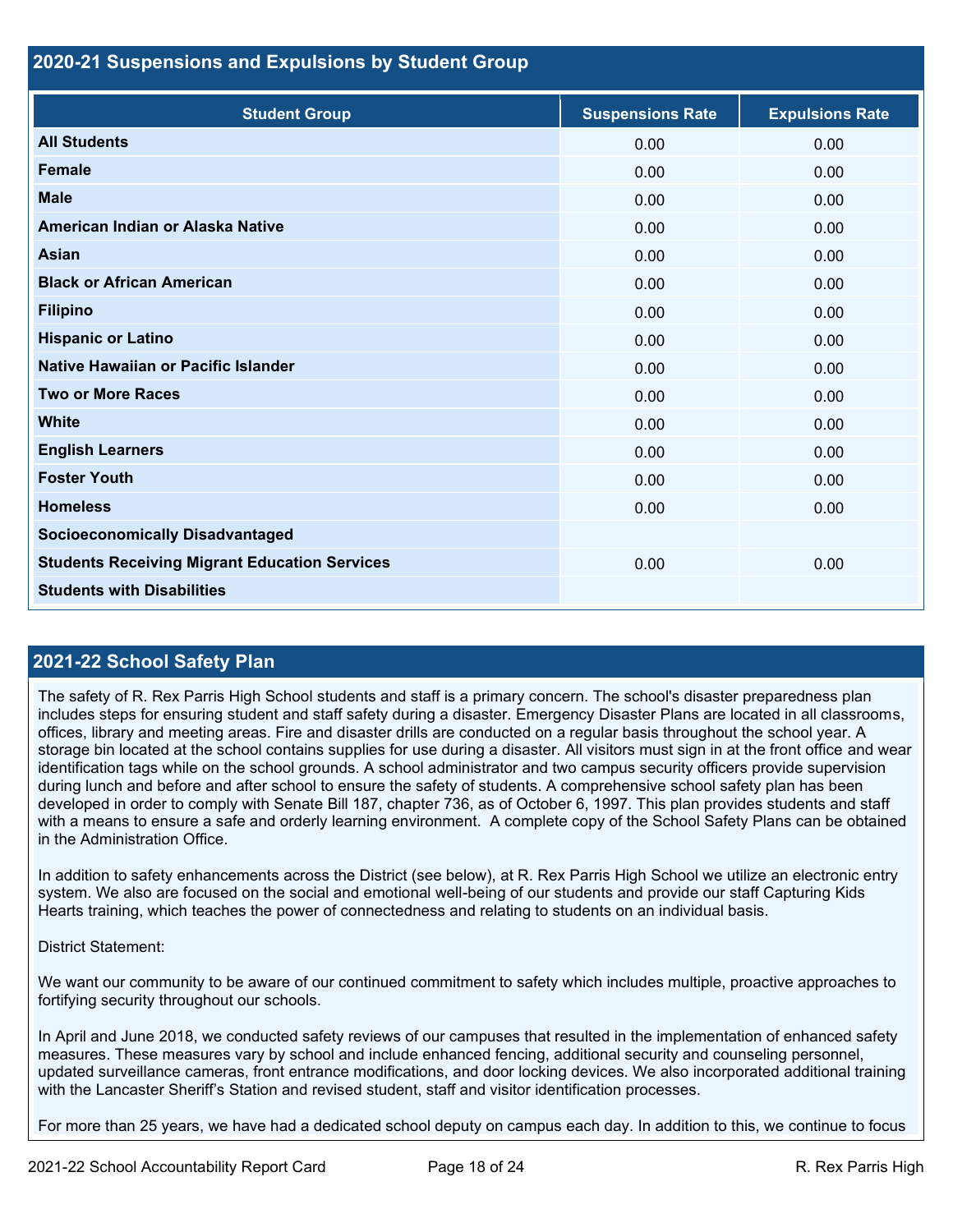## **2021-22 School Safety Plan**

on our students' social emotional needs through various programs and counseling outreach, provide safety training to our students and staff, and underscore the importance of vigilance through "See Something, Say Something." Our district and site websites have links to confidential student referral forms, where students and parents are able to submit safety concerns for administration to address.

## **2018-19 Secondary Average Class Size and Class Size Distribution**

This table displays the 2018-19 average class size and class size distribution. The columns titled "Number of Classes" indicates how many classes fall into each size category (a range of total students per classroom). At the secondary school level, this information is reported by subject area rather than grade level.

| <b>Subject</b>               | <b>Average</b><br><b>Class</b><br><b>Size</b> | Number of Classes with<br><b>1-22 Students</b> | 23-32 Students | Number of Classes with   Number of Classes with<br>33+ Students |
|------------------------------|-----------------------------------------------|------------------------------------------------|----------------|-----------------------------------------------------------------|
| <b>English Language Arts</b> | 9                                             | 79                                             | 10             |                                                                 |
| <b>Mathematics</b>           | 9                                             | 46                                             | 4              |                                                                 |
| <b>Science</b>               | 6                                             | 36                                             |                |                                                                 |
| <b>Social Science</b>        | 8                                             | 80                                             | 8              |                                                                 |

### **2019-20 Secondary Average Class Size and Class Size Distribution**

This table displays the 2019-20 average class size and class size distribution. The columns titled "Number of Classes" indicates how many classes fall into each size category (a range of total students per classroom). At the secondary school level, this information is reported by subject area rather than grade level.

| <b>Subject</b>               | <b>Average</b><br><b>Class</b><br><b>Size</b> | <b>1-22 Students</b> | Number of Classes with   Number of Classes with<br>23-32 Students | <b>Number of Classes with</b><br>33+ Students |
|------------------------------|-----------------------------------------------|----------------------|-------------------------------------------------------------------|-----------------------------------------------|
| <b>English Language Arts</b> | 8                                             | 74                   | 12                                                                |                                               |
| <b>Mathematics</b>           | 8                                             | 48                   |                                                                   |                                               |
| <b>Science</b>               | 6                                             | 43                   |                                                                   |                                               |
| <b>Social Science</b>        | 6                                             |                      | 6                                                                 |                                               |

#### **2020-21 Secondary Average Class Size and Class Size Distribution**

This table displays the 2020-21 average class size and class size distribution. The columns titled "Number of Classes" indicates how many classes fall into each size category (a range of total students per classroom). At the secondary school level, this information is reported by subject area rather than grade level.

| <b>Subject</b>               | <b>Average</b><br><b>Class</b><br><b>Size</b> | <b>1-22 Students</b> | Number of Classes with   Number of Classes with<br>23-32 Students | Number of Classes with<br>33+ Students |
|------------------------------|-----------------------------------------------|----------------------|-------------------------------------------------------------------|----------------------------------------|
| <b>English Language Arts</b> | 8                                             | 67                   | 6                                                                 |                                        |
| <b>Mathematics</b>           | 10                                            | 38                   | 8                                                                 |                                        |
| <b>Science</b>               | 6                                             | 23                   |                                                                   |                                        |
| <b>Social Science</b>        | 8                                             | 63                   |                                                                   |                                        |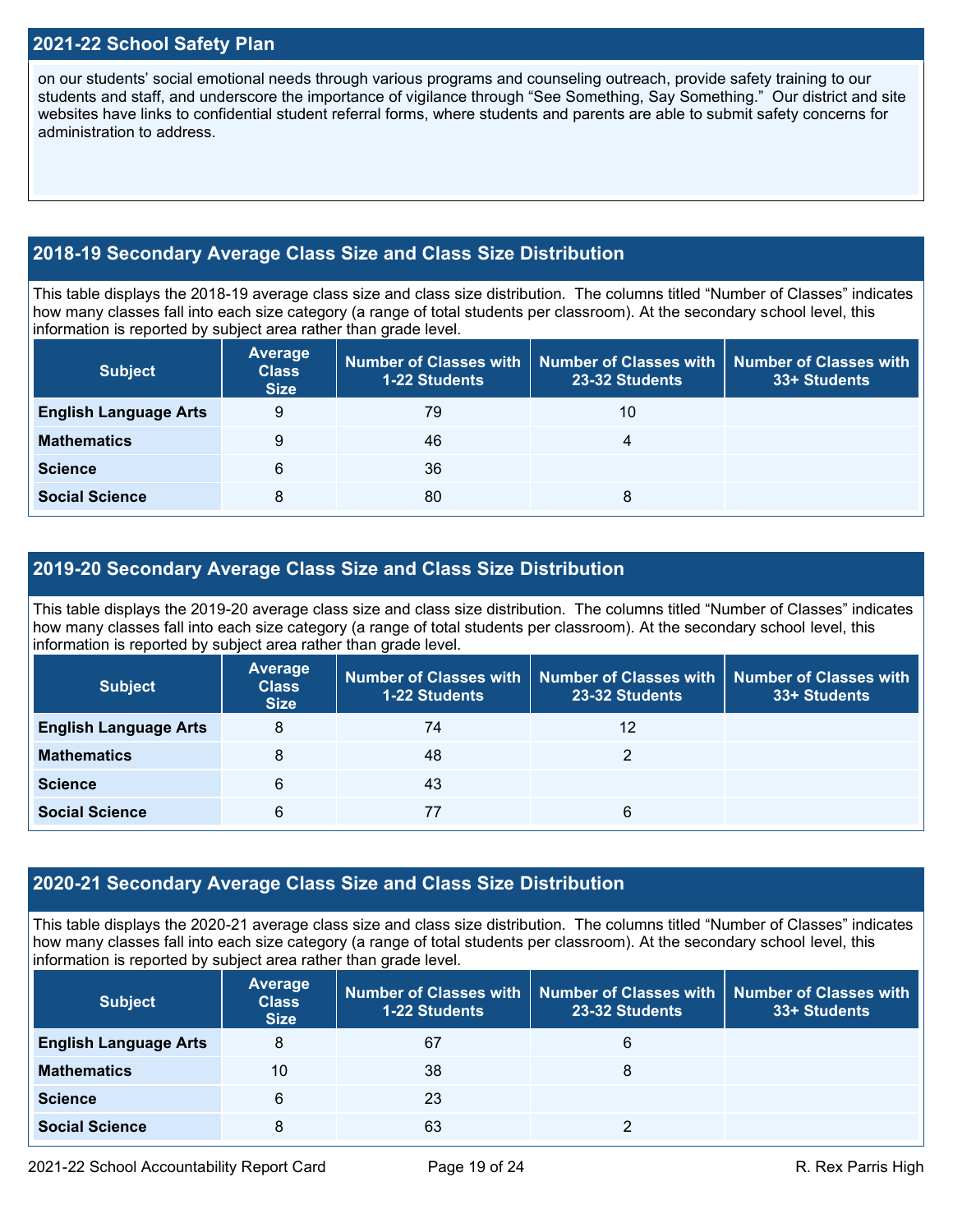## **2020-21 Ratio of Pupils to Academic Counselor**

This table displays the ratio of pupils to Academic Counselor. One full time equivalent (FTE) equals one staff member working full time; one FTE could also represent two staff members who each work 50 percent of full time.

| <b>Title</b>                        | <b>Ratio</b> |
|-------------------------------------|--------------|
| <b>Pupils to Academic Counselor</b> | 565          |

## **2020-21 Student Support Services Staff**

This table displays the number of FTE support staff assigned to this school. One full time equivalent (FTE) equals one staff member working full time; one FTE could also represent two staff members who each work 50 percent of full time.

| <b>Title</b>                                                         | <b>Number of FTE Assigned to School</b> |
|----------------------------------------------------------------------|-----------------------------------------|
| <b>Counselor (Academic, Social/Behavioral or Career Development)</b> |                                         |
| Library Media Teacher (Librarian)                                    | $\mathbf{0}$                            |
| Library Media Services Staff (Paraprofessional)                      | 0                                       |
| <b>Psychologist</b>                                                  | 0.4                                     |
| <b>Social Worker</b>                                                 | $\Omega$                                |
| <b>Speech/Language/Hearing Specialist</b>                            | 0.1                                     |
| <b>Resource Specialist (non-teaching)</b>                            | 0                                       |

## **2019-20 Expenditures Per Pupil and School Site Teacher Salaries**

This table displays the 2019-20 expenditures per pupil and average teach salary for this school. Cells with N/A values do not require data.

| <b>Level</b>                                         | <b>Total</b><br><b>Expenditures</b><br><b>Per Pupil</b> | <b>Expenditures</b><br><b>Per Pupil</b><br>(Restricted) | <b>Expenditures</b><br><b>Per Pupil</b><br>(Unrestricted) | <b>Average</b><br><b>Teacher</b><br><b>Salary</b> |
|------------------------------------------------------|---------------------------------------------------------|---------------------------------------------------------|-----------------------------------------------------------|---------------------------------------------------|
| <b>School Site</b>                                   | \$5,330.96                                              | \$986.64                                                | \$4,344.32                                                | \$150,819.59                                      |
| <b>District</b>                                      | N/A                                                     | N/A                                                     | \$6,327.41                                                | \$82,536                                          |
| <b>Percent Difference - School Site and District</b> | N/A                                                     | N/A                                                     | $-37.2$                                                   | 58.5                                              |
| <b>State</b>                                         |                                                         |                                                         | \$8,444                                                   | \$92,222                                          |
| <b>Percent Difference - School Site and State</b>    | N/A                                                     | N/A                                                     | $-64.1$                                                   | 48.2                                              |

## **2020-21 Types of Services Funded**

The school has developed a Student Support Center that is the hub where students can receive and learn about interventions and resources that are available to them under the MTSS umbrella. These interventions include but are not limited to Academic, Behavioral, Attendance, and Social Emotional interventions..Literacy is funded through Title I funds, as well as tutoring services, and software programs.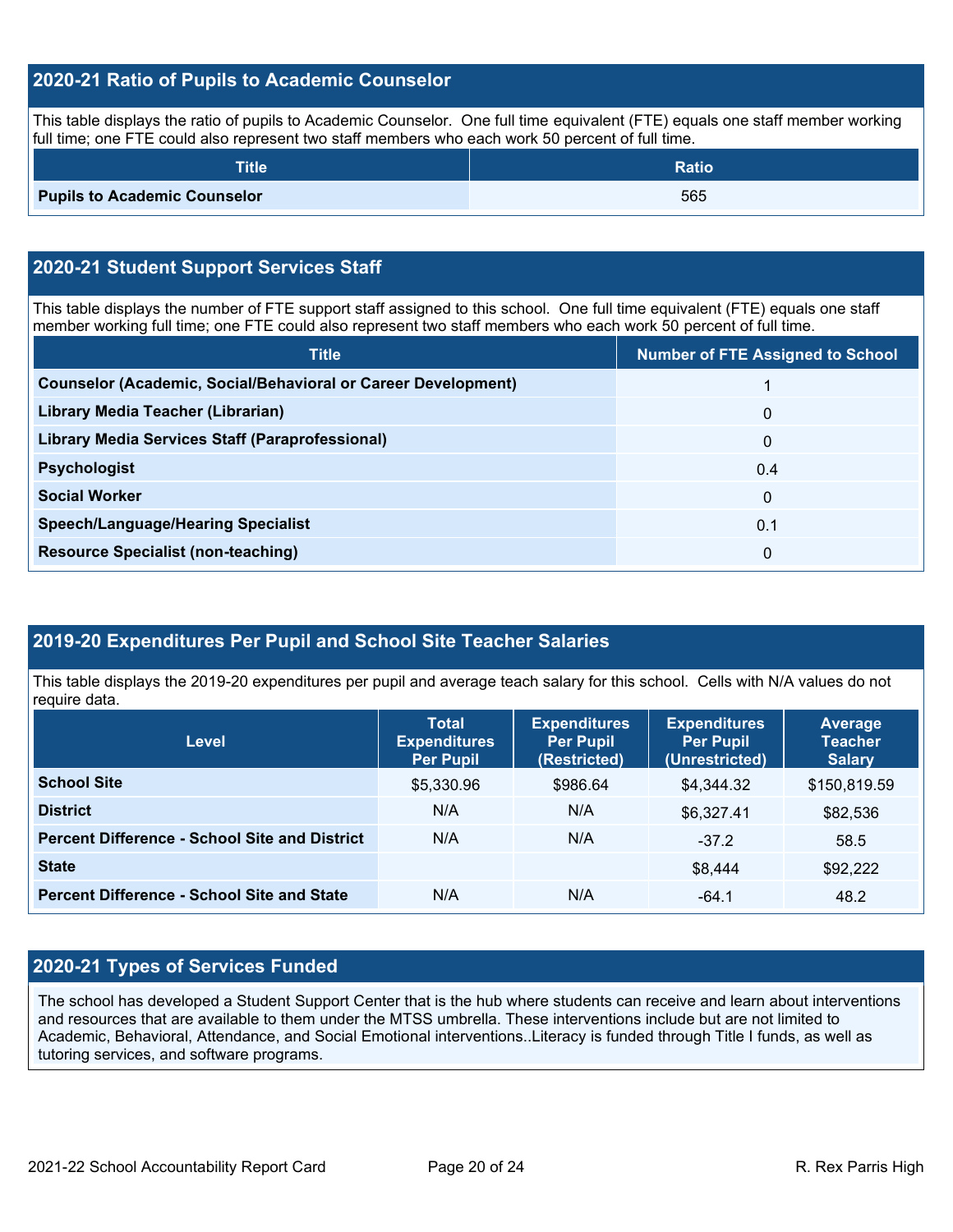## **2019-20 Teacher and Administrative Salaries**

This table displays the 2019-20 Teacher and Administrative salaries. For detailed information on salaries, see the CDE Certification Salaries & Benefits web page at [http://www.cde.ca.gov/ds/fd/cs/.](http://www.cde.ca.gov/ds/fd/cs/)

| Category                                             | <b>District</b><br><b>Amount</b> | <b>State Average</b><br>for Districts<br>in Same Category |
|------------------------------------------------------|----------------------------------|-----------------------------------------------------------|
| <b>Beginning Teacher Salary</b>                      | \$43,341                         | \$54,687                                                  |
| <b>Mid-Range Teacher Salary</b>                      | \$78,888                         | \$92,222                                                  |
| <b>Highest Teacher Salary</b>                        | \$111,782                        | \$114,208                                                 |
| <b>Average Principal Salary (Elementary)</b>         | \$0                              | \$143,647                                                 |
| <b>Average Principal Salary (Middle)</b>             | \$0                              | \$145,785                                                 |
| <b>Average Principal Salary (High)</b>               | \$137,990                        | \$162,322                                                 |
| <b>Superintendent Salary</b>                         | \$308,342                        | \$258,950                                                 |
| <b>Percent of Budget for Teacher Salaries</b>        | 30%                              | 32%                                                       |
| <b>Percent of Budget for Administrative Salaries</b> | 5%                               | 5%                                                        |

## **2020-21 Advanced Placement (AP) Courses**

This table displays the percent of student in AP courses at this school.

#### **Percent of Students in AP Courses**

This table displays the number of AP courses offered at this school where there are student course enrollments of at least one student.

| <b>Subject</b>                  | <b>Number of AP Courses Offered</b> |
|---------------------------------|-------------------------------------|
| <b>Computer Science</b>         | 0                                   |
| <b>English</b>                  | $\mathbf 0$                         |
| <b>Fine and Performing Arts</b> | 0                                   |
| <b>Foreign Language</b>         | $\mathbf 0$                         |
| <b>Mathematics</b>              | $\overline{0}$                      |
| <b>Science</b>                  | $\boldsymbol{0}$                    |
| <b>Social Science</b>           | 0                                   |
| <b>Total AP Courses Offered</b> | 0                                   |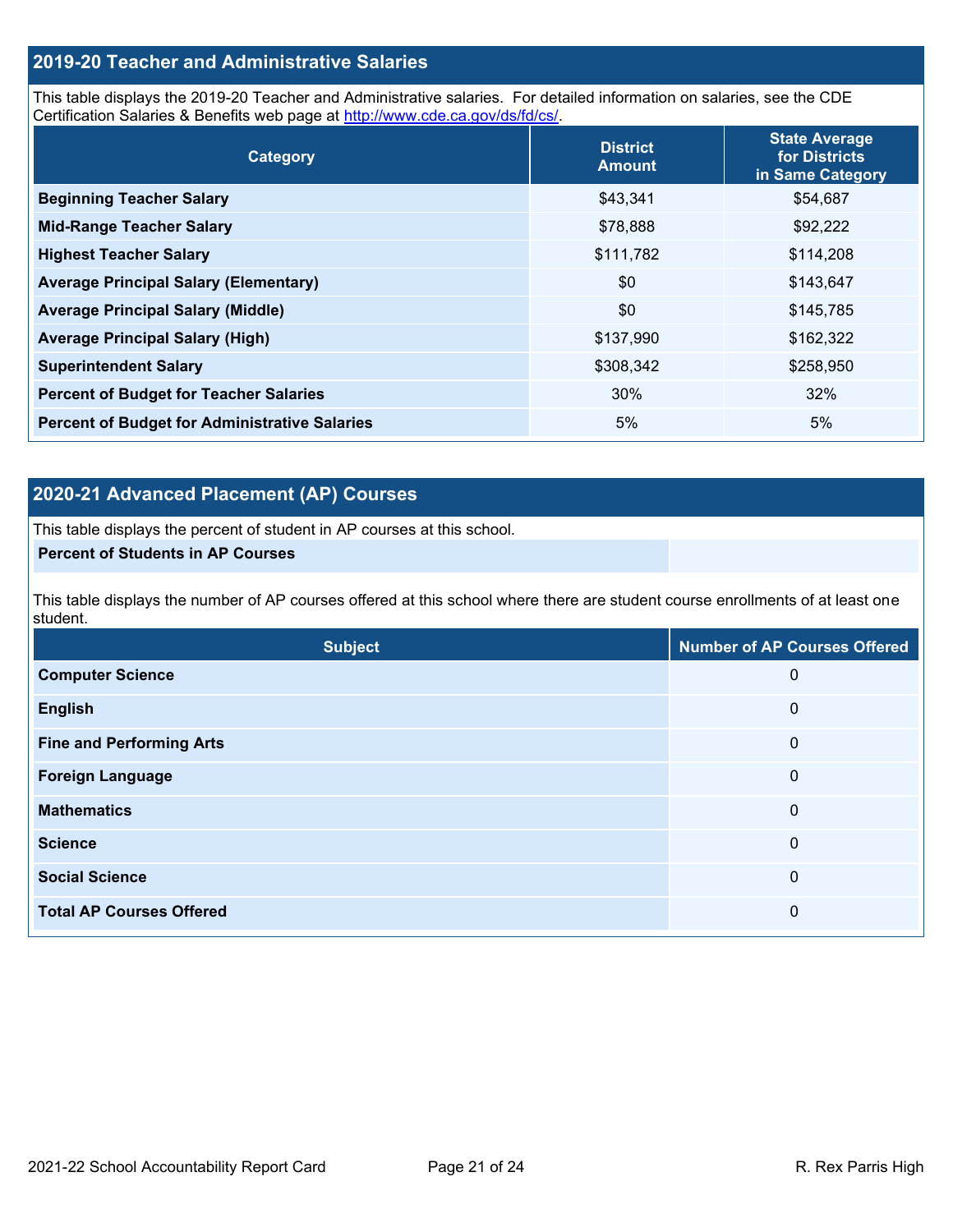### **Professional Development**

Teachers attend professional development meetings at R. Rex Parris High throughout the academic school year. Each after school session is approximately one hour in length and is led by teacher leaders and Administrators. Such opportunities are provided once each week. There are also full day Professional Development Days embedded into the district calendar. Professional development is also available for teachers through district offerings. Department Chair meetings are held monthly at the end of the school day.

Professional development topics are determined by teacher and student needs. Understanding the Common Core standards and developing project based units and lessons played a large part in professional development during the 2015- 2016 school year and has continued. Writing across the curriculum, AVID strategies, thinking maps, SAMR, student interventions and 21st Century Learning Skills, Math Literacy program, Catapult Teaching strategies and the Core Instructional Model are also topics that will be covered during the professional development meetings.

This table displays the number of school days dedicated to staff development and continuous improvement.

| <b>Subject</b>                                                                  |  | $\vert$ 2019-20 $\vert$ 2020-21 $\vert$ 2021-22 $\vert$ |  |
|---------------------------------------------------------------------------------|--|---------------------------------------------------------|--|
| Number of school days dedicated to Staff Development and Continuous Improvement |  |                                                         |  |

# **Antelope Valley Union High School District 2020-21 Local Accountability Report Card (LARC) Addendum**

## **Local Accountability Report Card (LARC) Addendum**

**2020-21 Local Accountability Report Card (LARC) Addendum Overview**



On July 14, 2021, the California State Board of Education (SBE) determined that the California Department of Education (CDE) will use the SARC as the mechanism to conduct a one-time data collection of the LEA-level aggregate test results of all school's local assessments administered during the 2020–2021 school year in order to meet the federal Every Students Succeeds Act (ESSA) reporting requirement for the Local Educational Agency Accountability Report Cards (LARCs).

Each local educational agency (LEA) is responsible for preparing and posting their annual LARC in accordance with the federal ESSA. As a courtesy, the CDE prepares and posts the LARCs on behalf of all LEAs.

Only for the 2020–2021 school year and the 2020–2021 LARCs, LEAs are required to report their aggregate local assessments test results at the LEA-level to the CDE by populating the tables below via the SARC. These data will be used to meet the LEAs' federal requirement for their LARCs. Note that it is the responsibility of the school and LEA to ensure that all student privacy and suppression rules are in place when reporting data in Tables 3 and 4 in the Addendum, as applicable.

The tables below are not part of the SBE approved 2020–2021 SARC template but rather are the mechanism by which these required data will be collected from LEAs.

For purposes of the LARC and the following tables, an LEA is defined as a school district, a county office of education, or a direct funded charter school.

| <b>2021-22 District Contact Information</b> |                                            |  |  |  |  |
|---------------------------------------------|--------------------------------------------|--|--|--|--|
| <b>District Name</b>                        | Antelope Valley Union High School District |  |  |  |  |
| <b>Phone Number</b>                         | 661-948-7655                               |  |  |  |  |
| <b>Superintendent</b>                       | Greg Nehen                                 |  |  |  |  |
|                                             | .                                          |  |  |  |  |

2021-22 School Accountability Report Card Page 22 of 24 R. Rex Parris High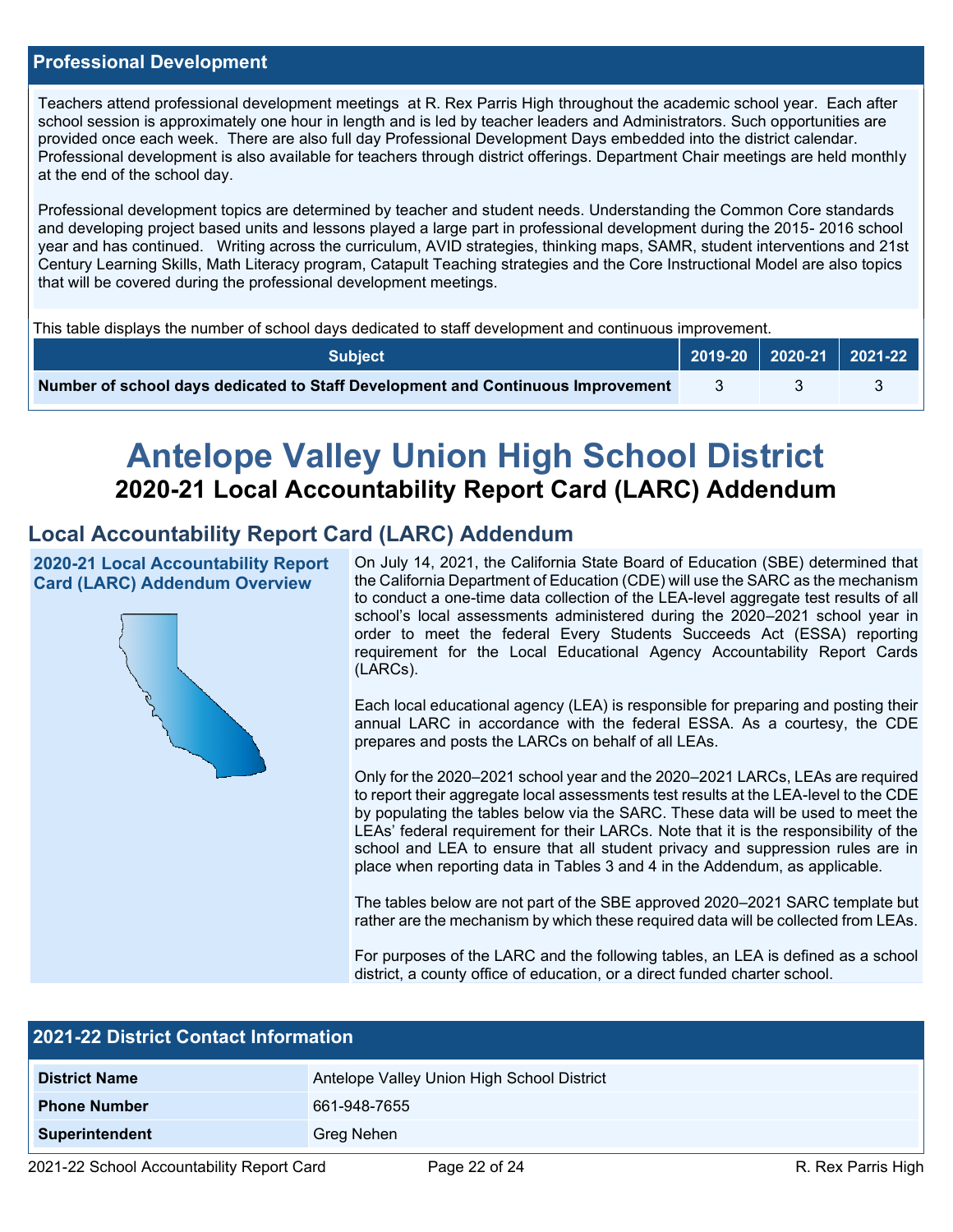**District Website Address** www.avdistrict.org

## **2020-21 CAASPP Test Results in ELA by Student Group**

This table displays CAASPP test results in ELA by student group for students grades three through eight and grade eleven taking and completing a state-administered assessment. The CDE will populate this table for schools in cases where the school administered the CAASPP assessment. In cases where the school administered a local assessment instead of CAASPP, the CDE will populate this table with "NT" values, meaning this school did not test students using the CAASPP. See the local assessment(s) table for more information.

| <b>CAASPP</b><br><b>Student Groups</b>               | <b>CAASPP</b><br><b>Total</b><br><b>Enrollment</b> | <b>CAASPP</b><br><b>Number</b><br><b>Tested</b> | <b>CAASPP</b><br><b>Percent</b><br><b>Tested</b> | <b>CAASPP</b><br><b>Percent</b><br><b>Not Tested</b> | <b>CAASPP</b><br><b>Percent</b><br><b>Met or</b><br><b>Exceeded</b> |
|------------------------------------------------------|----------------------------------------------------|-------------------------------------------------|--------------------------------------------------|------------------------------------------------------|---------------------------------------------------------------------|
| <b>All Students</b>                                  | 5010                                               | <b>NT</b>                                       | <b>NT</b>                                        | <b>NT</b>                                            | <b>NT</b>                                                           |
| <b>Female</b>                                        | 2507                                               | <b>NT</b>                                       | <b>NT</b>                                        | <b>NT</b>                                            | <b>NT</b>                                                           |
| <b>Male</b>                                          | 2503                                               | <b>NT</b>                                       | <b>NT</b>                                        | <b>NT</b>                                            | <b>NT</b>                                                           |
| American Indian or Alaska Native                     | 14                                                 | <b>NT</b>                                       | <b>NT</b>                                        | <b>NT</b>                                            | <b>NT</b>                                                           |
| <b>Asian</b>                                         | 71                                                 | NT                                              | <b>NT</b>                                        | <b>NT</b>                                            | NT                                                                  |
| <b>Black or African American</b>                     | 805                                                | <b>NT</b>                                       | <b>NT</b>                                        | <b>NT</b>                                            | <b>NT</b>                                                           |
| <b>Filipino</b>                                      | 80                                                 | <b>NT</b>                                       | <b>NT</b>                                        | <b>NT</b>                                            | <b>NT</b>                                                           |
| <b>Hispanic or Latino</b>                            | 3235                                               | <b>NT</b>                                       | <b>NT</b>                                        | <b>NT</b>                                            | <b>NT</b>                                                           |
| <b>Native Hawaiian or Pacific Islander</b>           | --                                                 | <b>NT</b>                                       | <b>NT</b>                                        | <b>NT</b>                                            | <b>NT</b>                                                           |
| <b>Two or More Races</b>                             | 265                                                | <b>NT</b>                                       | <b>NT</b>                                        | <b>NT</b>                                            | <b>NT</b>                                                           |
| <b>White</b>                                         | 536                                                | <b>NT</b>                                       | <b>NT</b>                                        | <b>NT</b>                                            | <b>NT</b>                                                           |
| <b>English Learners</b>                              | 398                                                | <b>NT</b>                                       | <b>NT</b>                                        | <b>NT</b>                                            | <b>NT</b>                                                           |
| <b>Foster Youth</b>                                  | 98                                                 | <b>NT</b>                                       | <b>NT</b>                                        | <b>NT</b>                                            | <b>NT</b>                                                           |
| <b>Homeless</b>                                      | 68                                                 | <b>NT</b>                                       | <b>NT</b>                                        | <b>NT</b>                                            | <b>NT</b>                                                           |
| <b>Military</b>                                      | 83                                                 | <b>NT</b>                                       | <b>NT</b>                                        | <b>NT</b>                                            | <b>NT</b>                                                           |
| <b>Socioeconomically Disadvantaged</b>               | 3630                                               | <b>NT</b>                                       | <b>NT</b>                                        | <b>NT</b>                                            | <b>NT</b>                                                           |
| <b>Students Receiving Migrant Education Services</b> | 28                                                 | <b>NT</b>                                       | <b>NT</b>                                        | <b>NT</b>                                            | NT                                                                  |
| <b>Students with Disabilities</b>                    | 766                                                | <b>NT</b>                                       | <b>NT</b>                                        | <b>NT</b>                                            | <b>NT</b>                                                           |